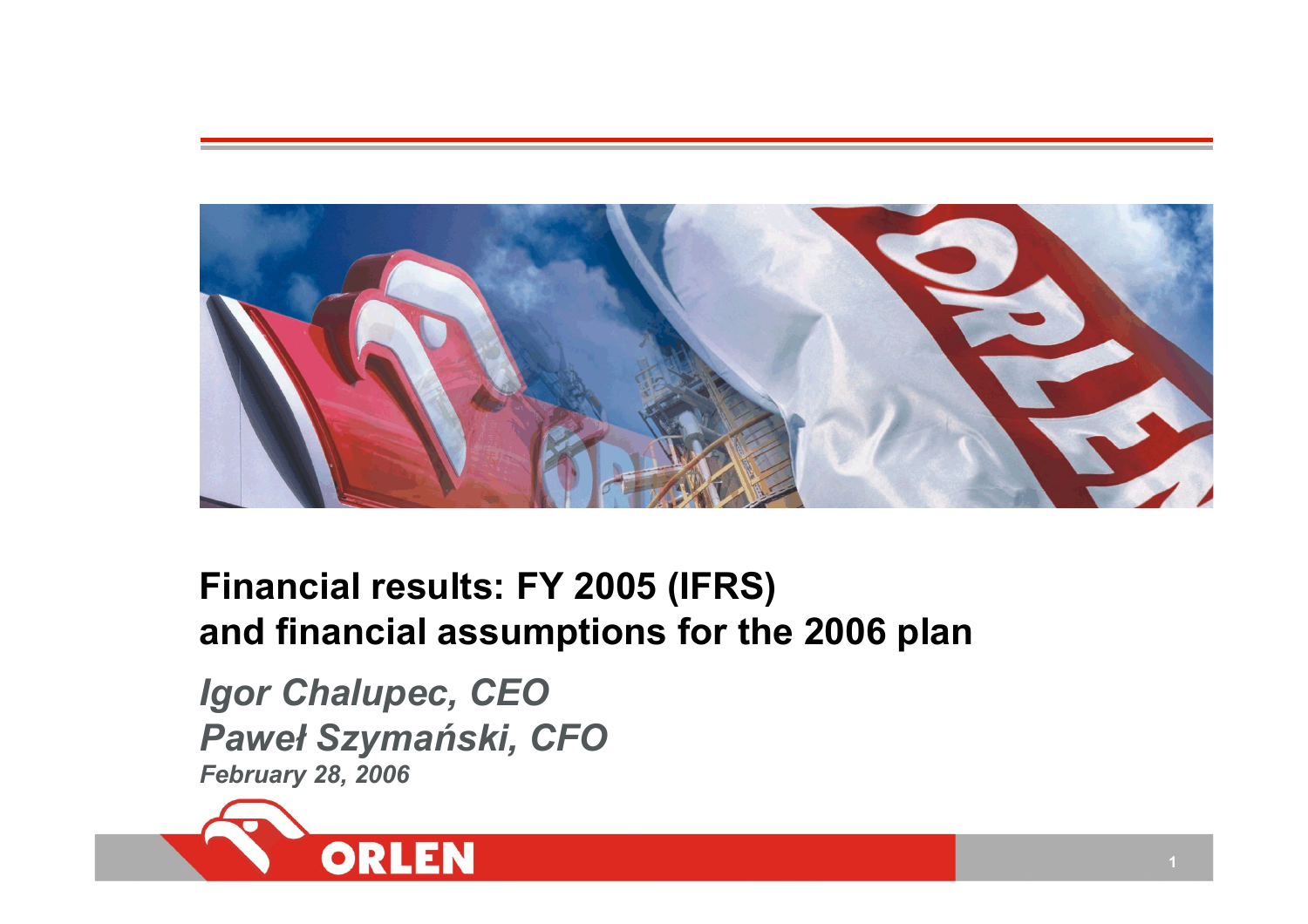# **Financial results 2005The highest ever results of PKN ORLEN following restructuring and corporate culture changes; supported by market conditions1**

| m PLN                                          | Q4 '05       | 2005            |
|------------------------------------------------|--------------|-----------------|
| ROACE $(%)^2$<br>without negative goodwill**   | 6%           | 22,3%<br>13.5%* |
| <b>EBITDA*</b><br>including one-off provisions | 1 027<br>282 | 6797            |
| without negative goodwill**                    |              | 4791            |
| Net profit<br>without negative goodwill**      | 340          | 4 7 2 4<br>2718 |
| <b>Operating cash flow</b>                     | 885          | 3634            |
| Gearing $(\%)$ <sup>3</sup>                    |              | 15,7%           |
| <b>Cost cutting</b>                            |              | 882             |

### **Operating data**

|                                                                         | 2005 | <b>PKN ORLEN</b> | <b>PKN ORLEN</b><br>main company |
|-------------------------------------------------------------------------|------|------------------|----------------------------------|
| <b>Wholesale sales</b><br>volume <sup>4</sup><br>Assumption for 2005 r. |      | 21,4%            | 4,9%<br>4.0%                     |
| Retail sales volume <sup>5</sup>                                        |      | 3,9%             | $-3,0%$                          |
| Assumption for 2005                                                     |      |                  | 5%                               |
| <b>Petrochemical sales</b><br>volume <sup>6</sup>                       |      | 27,7%            | $-8,2%$                          |
| Assumptions for 2005                                                    |      |                  | 5%                               |
| Utilization ratio <sup>7</sup>                                          |      |                  | 93,0%                            |
| Assumptions for 2005                                                    |      |                  | 96%                              |

unless otherwise stated

2) ROACE = operating profit after tax / average capital employed (equity + net debt)

*were depressed by app. PLN 282 m.* 

3) Gearing = net debt / equity

4) Refers to sales of gasoline, diesel, Jet, LHO.

5) Refers to sales of gasoline, diesel, LPG.

6) Drop of petrochemical sales volume at PKN ORLEN main company due to extended maintenance turnaround and start-up of Olefins II unit, as well as planned maintenance turnaround of HOG unit.

7) Based on deep processing capacity of PKN ORLEN main production plant in Płock 13.5 m tones/year

Due to creation on-off provisions for business risk, restructuring, write-off receivables and company protection package - including PLN 149 m at ORLEN Deutschland - 4q'05 results

*\*\* Unipetrol results consolidation is resulting in one-off effect of negative goodwill accounted to another operating costs in amount of PLN 2 006 m.*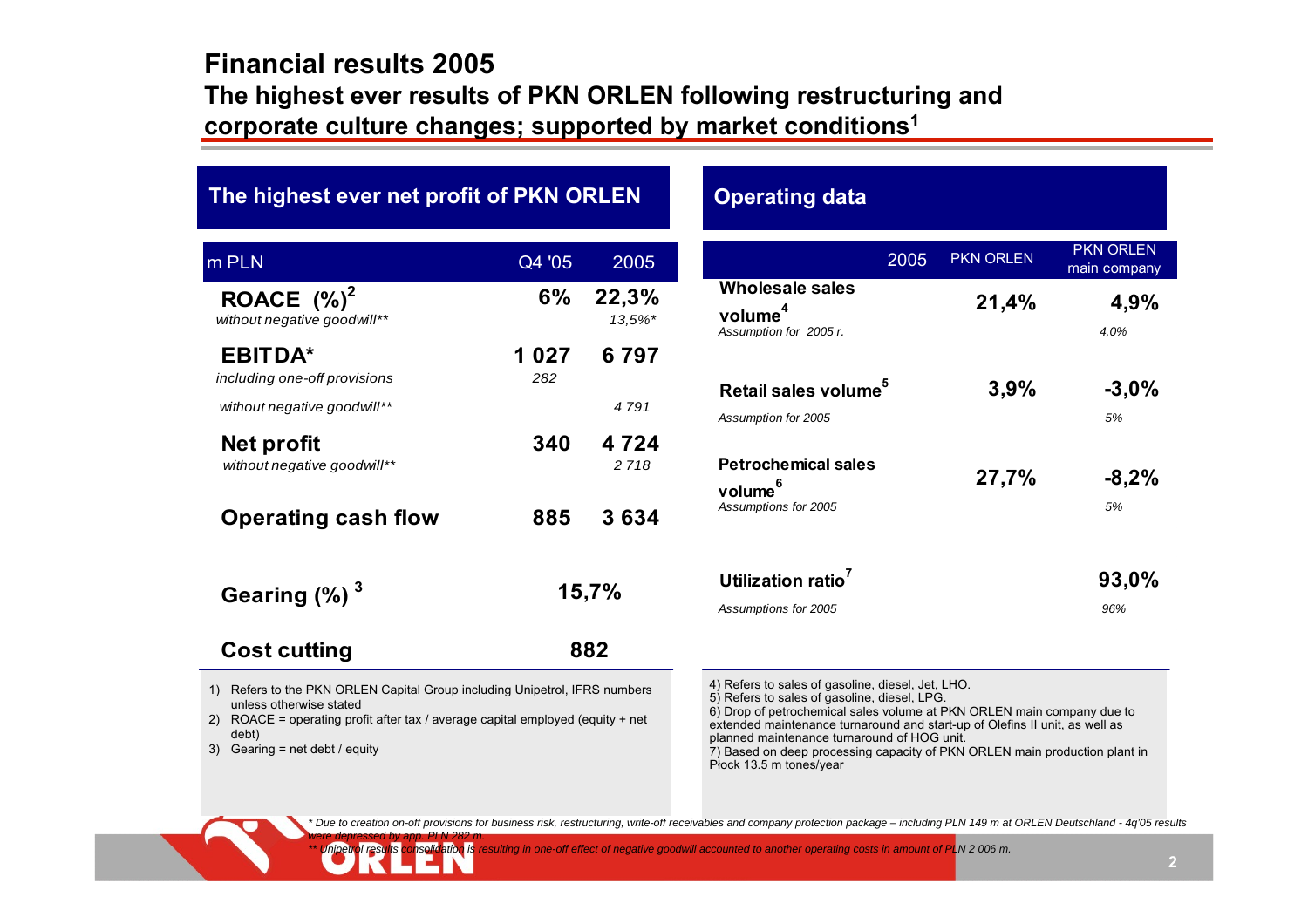# **Financial assumptions for 2005**

were significantly exceeded compared to the plan

#### **CAPEX (PLN m) PKN ORLEN**

#### *TARGET FOR 2005: 2,3 PLN bln*



#### **Fixed costs (PLN m) PKN ORLEN (excluding Unipetrol)**

OR

#### *TARGET FOR 2005: below 2004*



#### **EBITDA (PLN m)1 PKN ORLEN**

#### *TARGET FOR 2005: > 14%1*

*EXECUTION : SIGNIFICANTLY EXCEEDING THE PLAN*



#### **Staff costs (PLN m) PKN ORLEN main company**

*TARGET FOR 2005: below 2004*

#### *EXECUTION : BELOW 2004 LEVEL*



1) Based on the same market conditions – average 2004: crude oil Brent \$38.3/b,Brent/Ural differential \$4.1/b, refinery margin \$5.6/b, PLN/EUR 4.52; PLN/USD 3.65; 2) Provision for business risk created in Q2'2005 at PKN ORLEN related to potential adverse financial effects of agreements related to disposal of some assets of Unipetrol Group.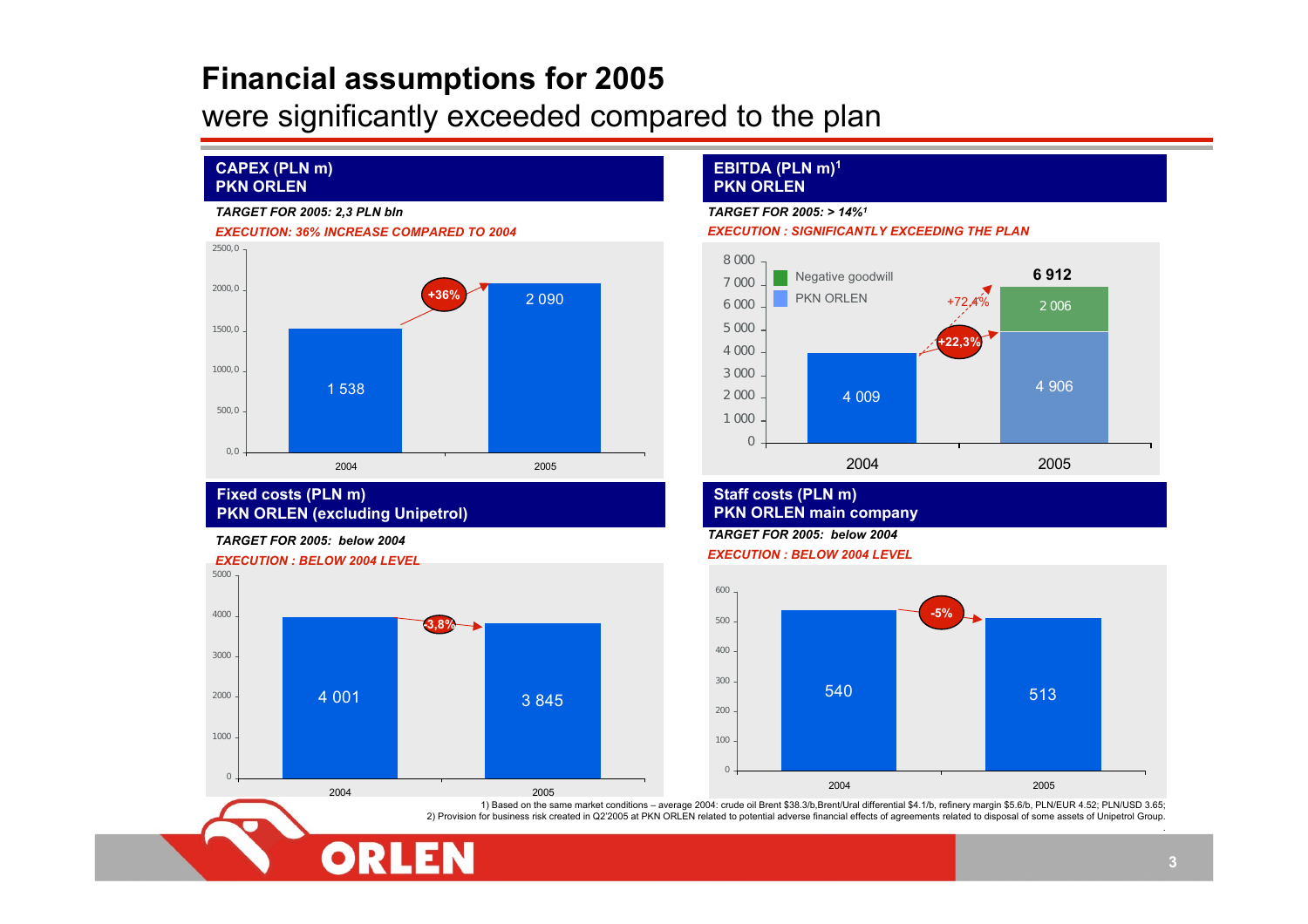# **Financial plan assumptions for 2006**

- $\bullet$ **Financial results FY 2005 – overview**
- $\bullet$ **Supporting slides**

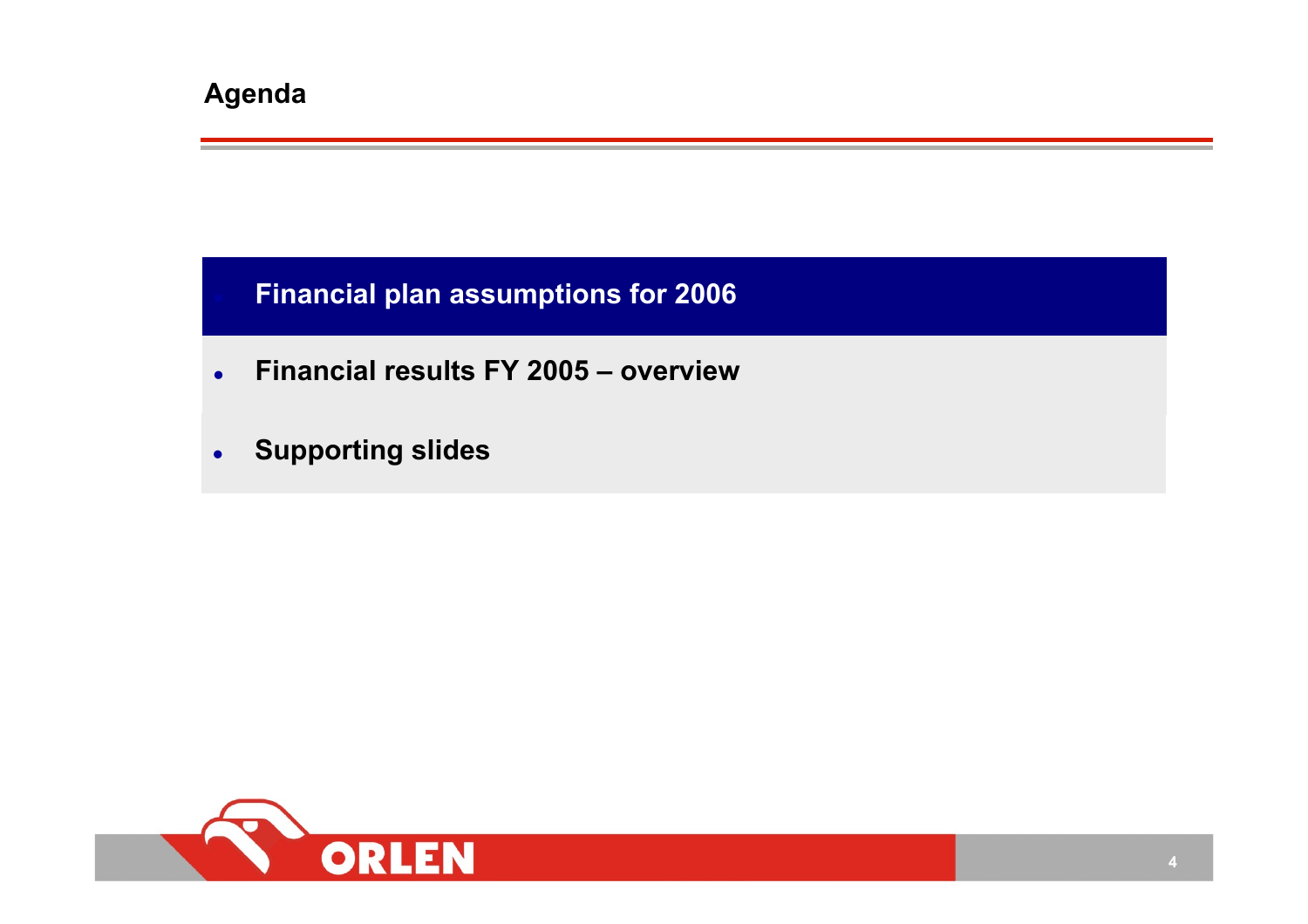# **Targeted petrochemical expansion**

and strengthening retail market position

| <b>Main operational assumptions of PKN ORLEN</b> main company                            | <b>Target for 2006</b>                                                                 |
|------------------------------------------------------------------------------------------|----------------------------------------------------------------------------------------|
| • Wholesale sales volume increase <sup>1</sup><br>(gasoline, diesel, Jet, LHO)           | 3%                                                                                     |
| • Retails sales volume increase <sup>2</sup><br>(gasoline, diesel, Jet, LHO)             | 5%                                                                                     |
| • Petrochemical sales volume increase <sup>1</sup>                                       | 50%                                                                                    |
| • Utilization ratio <sup>3</sup>                                                         | 98%                                                                                    |
| • Main maintenance shutdowns, main production plant in Plock :                           |                                                                                        |
| Olefins II<br><b>HON VI</b><br><b>Reforming VI</b><br><b>Hydrocracking</b><br><b>HOG</b> | 34 days; 1H'06<br>35 days; 1H'06<br>40 days; 1H'06<br>35 days; 1H'06<br>34 days; 1H'06 |



1) Sales volume increase at PKN ORLEN mother company 2) Retail sales volume increase in PKN ORLEN main company retail network in Poland. 2) Referring to deep processing capacity at PKN ORLEN **at 13,8** m t/y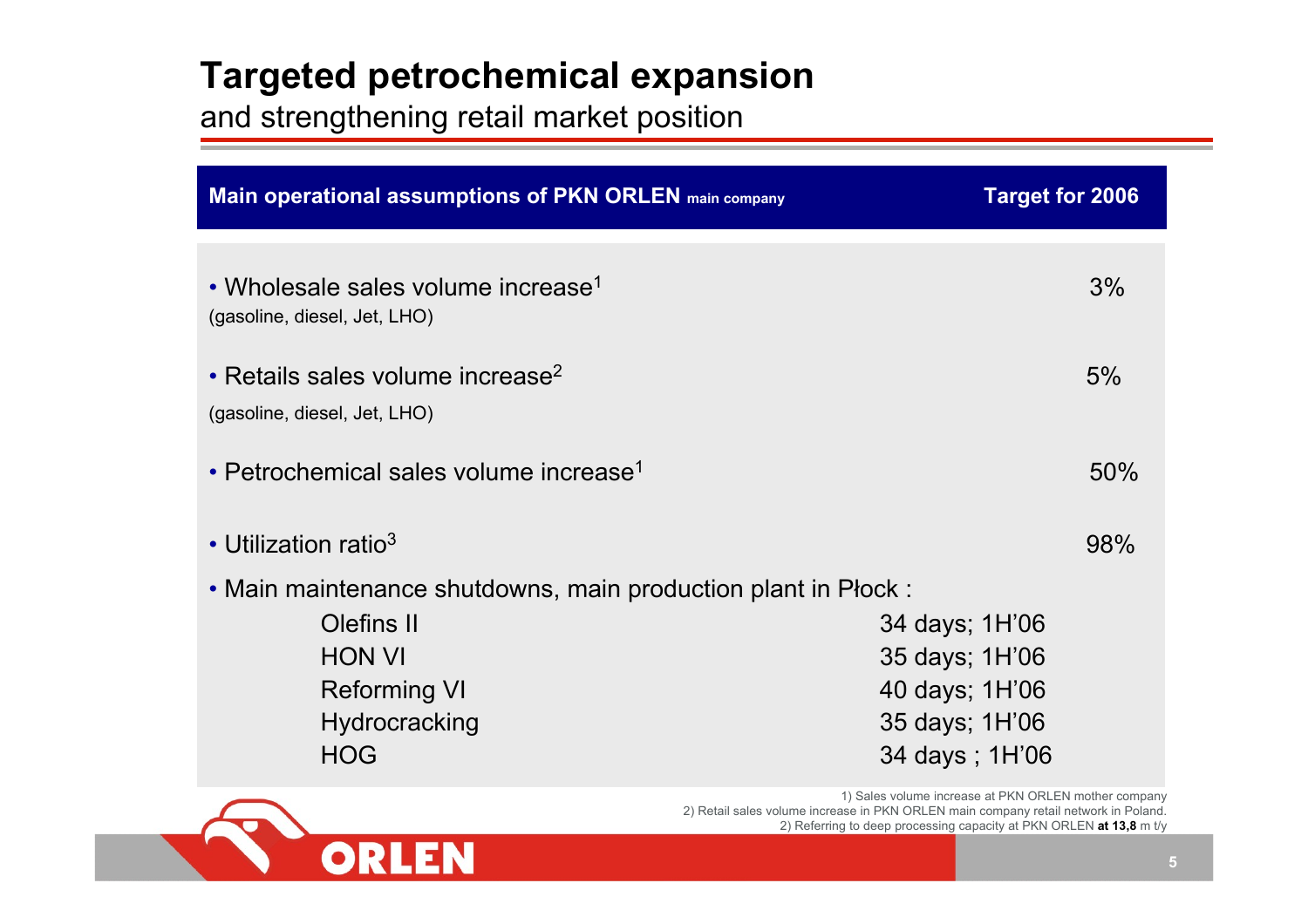# **Financial assumptions for 2006 Continuing implementation of PKN ORLEN strategy in order to achieve ambitious financial targets for shareholders value creation.**

| <b>PKN ORLEN financial assumptions</b> |                                                                  |  |  |  |  |
|----------------------------------------|------------------------------------------------------------------|--|--|--|--|
| $\cdot$ EBITDA :                       | > 15 % based on comparable macroeconomic conditions <sup>1</sup> |  |  |  |  |
| • Fixed costs                          | below 2005 level <sup>2</sup>                                    |  |  |  |  |
| $\cdot$ CAPEX                          | app. PLN 2.7 bn                                                  |  |  |  |  |

# **Capital expenditures in 2006 planned a t PLN 2.7 bln**



1) Based on the sa me market conditions – average 2004: crude oil Brent \$38.3/b,Brent/Ural differential \$4.1/b, refinery margin \$5.6/b, PL N/EUR 4.52; PL N/USD 3.65.



4) Does not include Anwil and Spolana.

PL N/USD 3,65. Negative goodwill effect excluded from 2005 y, Unipetrol 2005 base year pro forma. 2) Excluding strategic projects. Unipetrol 2005 base year pro forma. 3) Includes Anwil and Spolana.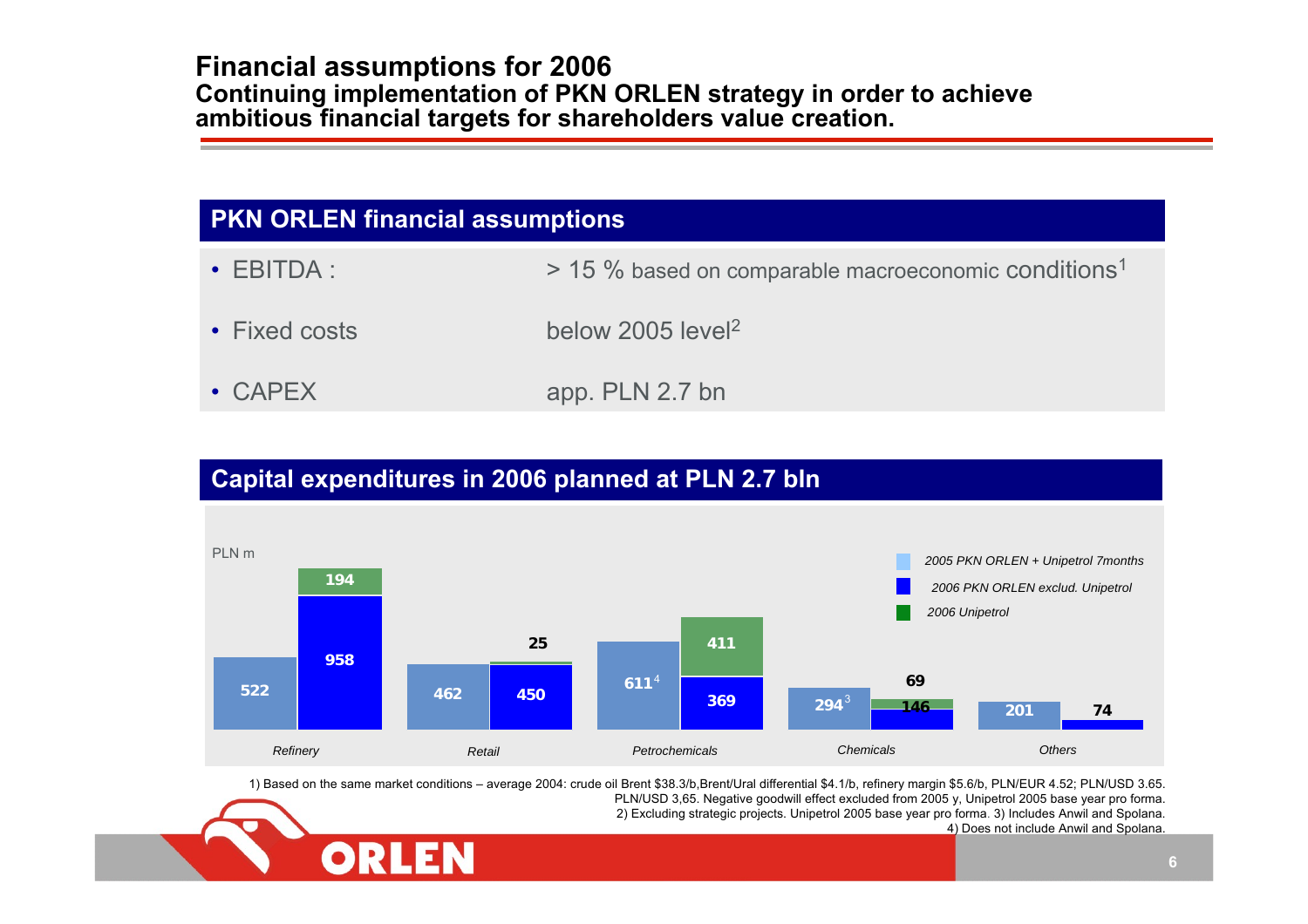# **Strategic actions for 2006 for PKN ORLEN**

### **Tire 1 of PKN ORLEN Strategy**

**Implement improvements and investments**

- $\bullet$  **Divisional management** – implementation of 6 business divisions: Refining, Lubricants, Wholesale, Retail, Petrochemical, Chemical in Capital Group
- $\bullet$  **Unipetrol** – ongoing proefficiency activities of Partnership Program. Preparation to implement divisional management at Unipetrol
- z **Cost reduction program OPTIMA** – as promised the introductory effects of the program shell be seen in Q1'06.
- $\bullet$  **Orlen Deutschland** - intensified implementation of restructuring program
- z **Expansion of the refinery complex –** paraxial (PX) and teraphthalic acid (PTA) installations program, Diesel Desulphurization unit VII program as well as Crack Gasoline Desulphurization
- o **Retail sales development plan** – ongoing implantation of retail restructuring, construction of 42 new service sites. Introduction of 140 sites under the BLISKA brand.
- o **Fuel supply densing program**

#### **Tire 2 & 3 of PKN ORLEN Strategy**

**Strengthening existing core business activities in home markets and following expansion opportunities on new markets**

- o **M&A** – active participation in the M&A activity in the downstream sector in Central, Eastern and Southern Europe
	- Ongoing participation in the tender offer for Mažeikių Nafta
	- Actively undertaking other acquisition projects in the region
- $\bullet$  **Upstream** – implementation of precise operation plan for upstream activity. Active search for upstream projects (Russia, Kazachstan, Iraqu)
- $\bullet$  **Bio fuels** – finalization of the strategy in Q1'06 (above others increase of bio diesel capacity in Trzebinia Refinery).
- $\bullet$  **Capital Group restructuring** – ongoing divestment of non-core assets

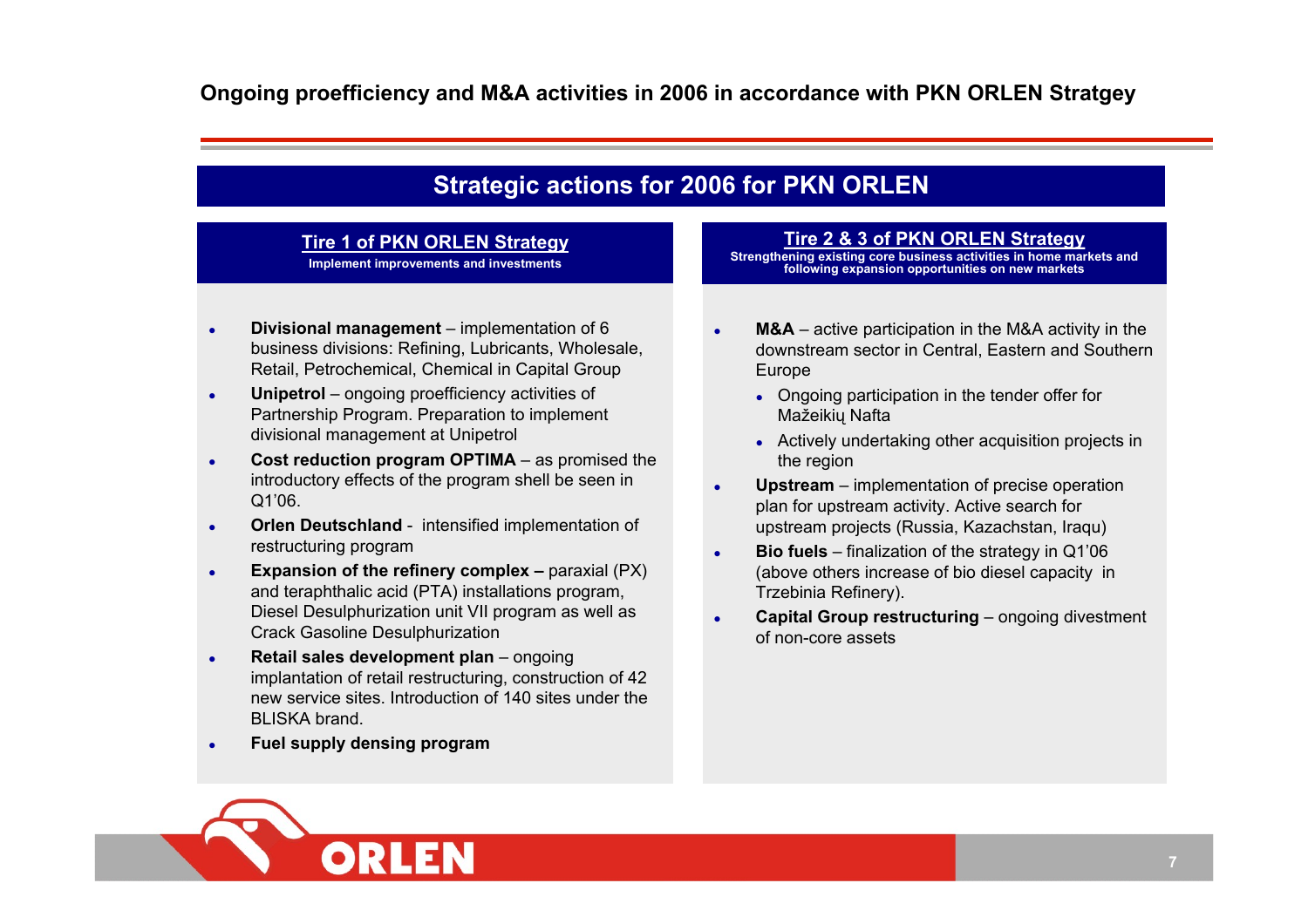# **Ongoing restructuring of Unipetrol Group and strengthen existing core businesses in home markets**

# **Strategic actions for 2006 at Unipetrol**

- **Disposals of Kaucuk, and Spolana in a tender**
- • **Operational optimization of t he UNIPETROL Group and overall consolidated gross margin usi ng the PIMS softw are**
- **Centr alized Cash Pooling**
- **Implementation of the initiatives from the Partnership Program with the use of synergy effects between UNIPETROL and PKN ORLEN**
- **Restructuring of BENZINA´ network. Cultivation of t he assets portfoli o of petrol stations**

ORL

- **Combi ned crude p urchases with PKN ORLEN -economies of scale**
- **Building of the pol y propylene w arehouse, commenc ement of the rev a mp of t he ethylene unit, intensification of polypropylene a nd poly ethylene (H DPE)**
- **Coordination of t he logistic activity between PKN ORLEN and Unipetrol**
- **Analy sis and implementation of synergies between Uni petrol and ORLEN companies in area of bitumens and l ubricants**
- **Harmonization of common corporate policies with PKN ORLEN:**
	- •HR
	- •Marketing, PR
	- •Finance
	- •Corporate governance
	- •Cost management
	- •Central procurement

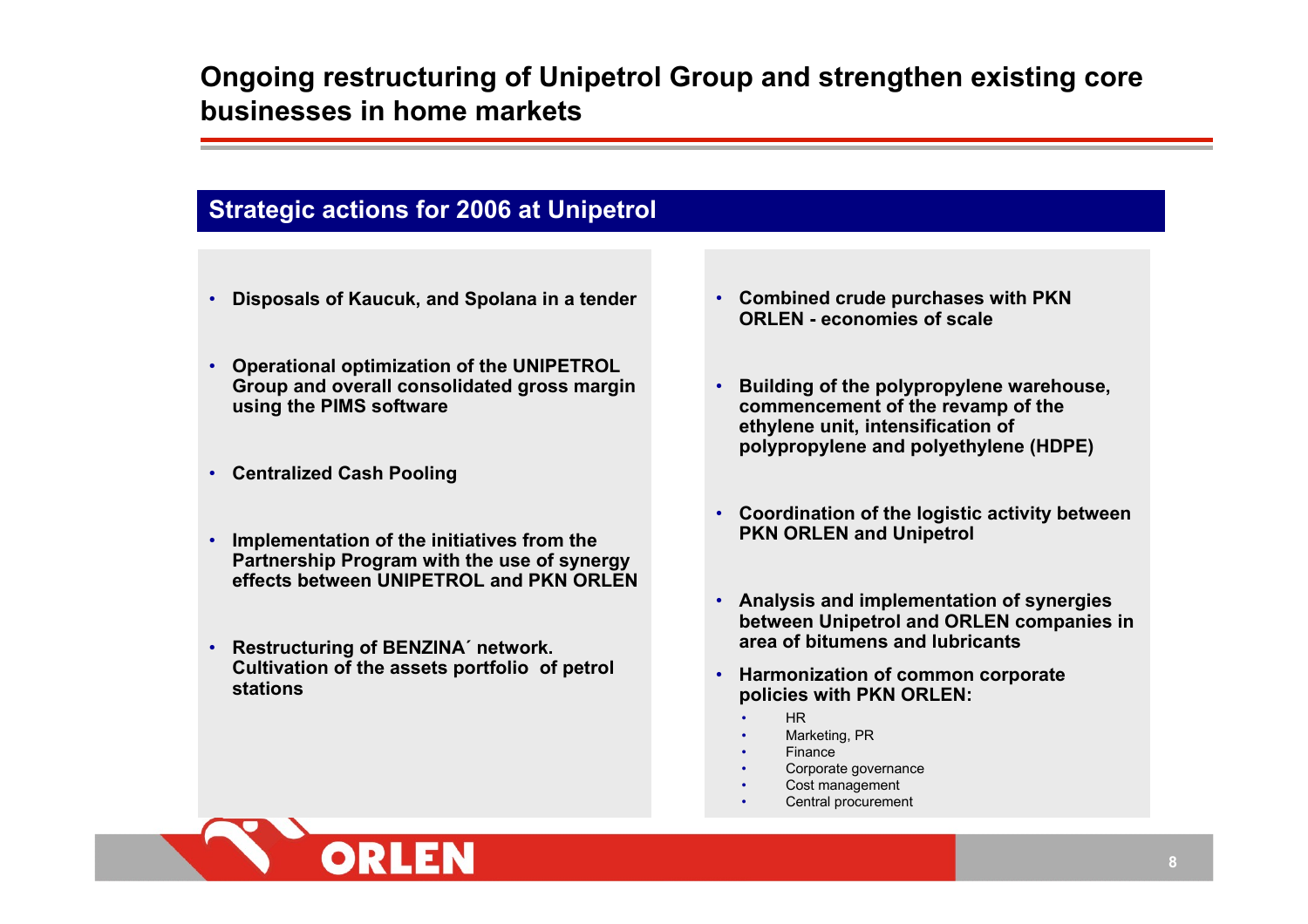# **Agenda**

 $\bullet$ **Assumptions for 2006 financial plan**

**Summary of 2005 financial results**

 $\bullet$ **Supporting slides**

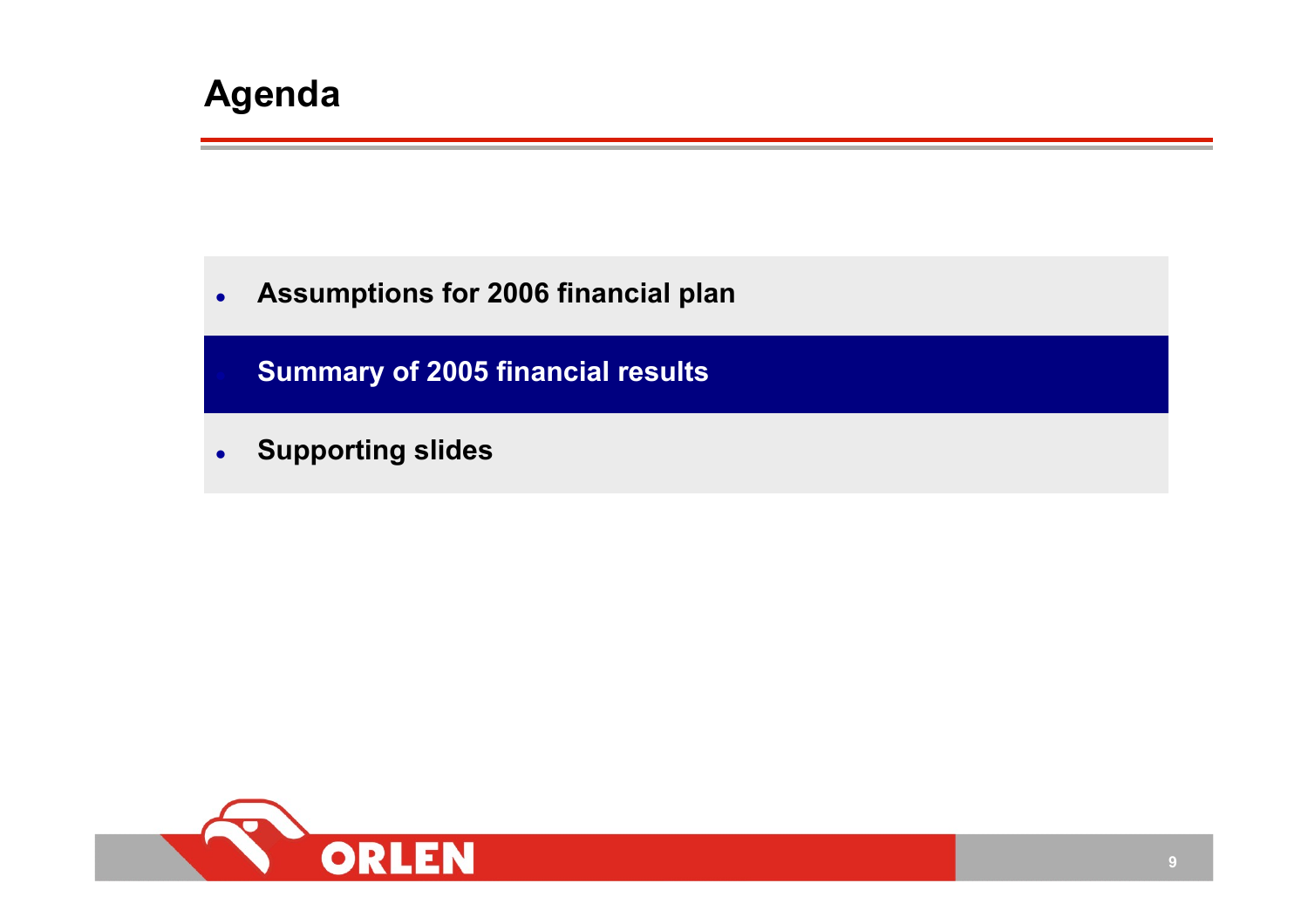# **Macroeconomic environment in 2005**

Variable and volatile refining and petrochemical sector



#### **Exchange rates average<sup>1</sup> <b>Refinery margin 5,12 \$/b average in 2005**<sup>3</sup> *Decrease by 9% y/y*



### **Brent 54,48 \$/b average in 2005** *Increase by 42 % y/y*



#### **Brent/Ural differ ential 4,20 \$/b average in 2005**  *Increase by 2% y/y*



#### 1) Source: NBP 2) Estimates published in PKN ORLEN Strategy Update 2006-2009<br>3) Calculated as: Products (88.36%) vs. Brent Dtd (100%). Products contain Premium Unl (25.21%), EN590 (23.20%), Naphtha (16.51%), LOO (15.31%), HSFO (5.44%) i Jet (2.69%) (source: CIF N WE quotations, except HSFO FOB ARA)

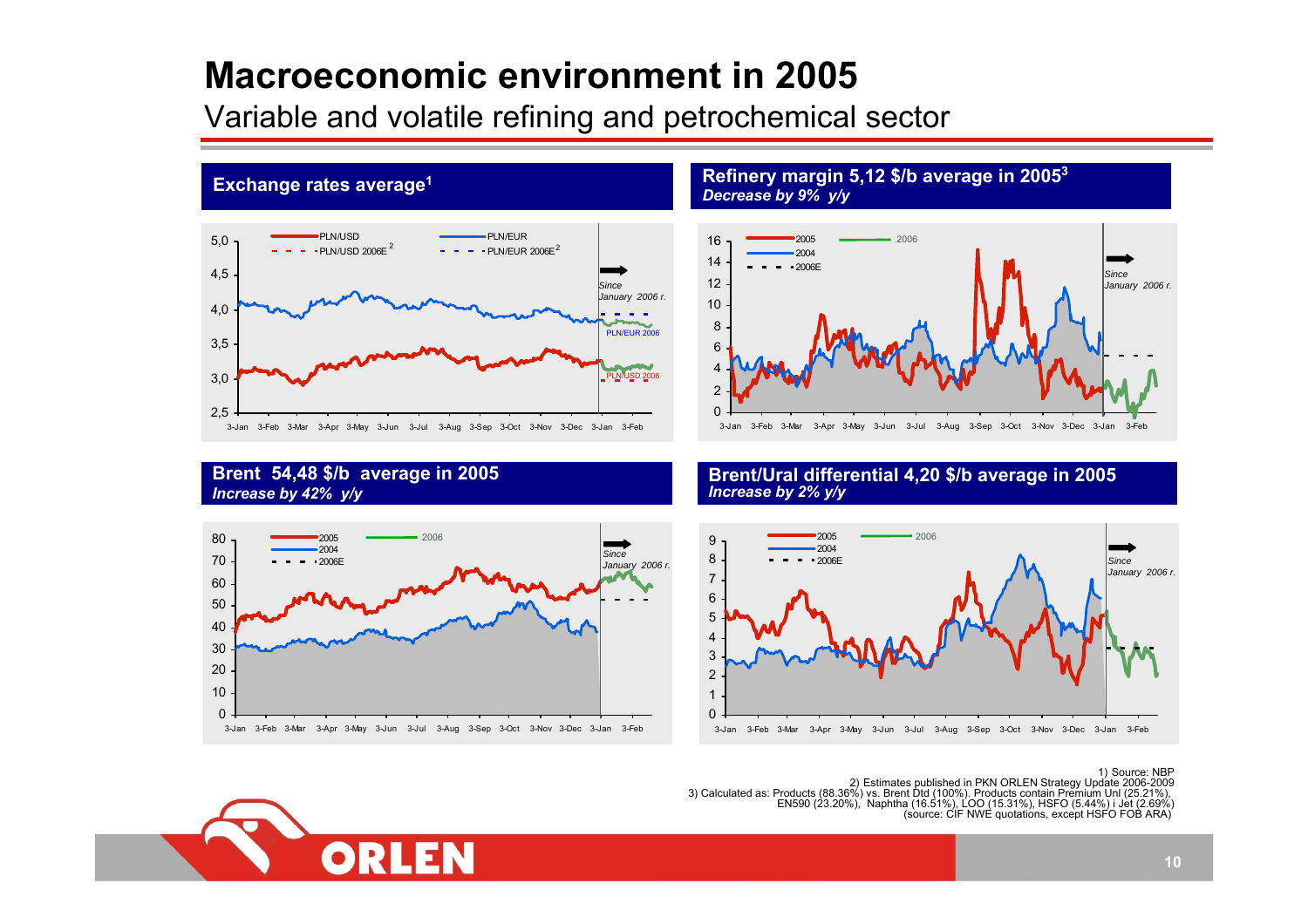# **Macroeconomic assumptions for 2006**

| Macro assumtions <sup>1</sup>               | 2005 (realised) | 2006               |
|---------------------------------------------|-----------------|--------------------|
| • Refinery margin <sup>2</sup> :            | 5,12            | 5,33               |
| • Brent/Ural differential <sup>2</sup> :    | 4,38            | 3,50               |
| • Brent crude $oil2$ :                      | 54,4            | 53,0               |
|                                             |                 |                    |
| • Exchange rate $PLN/USD2$                  | 3,23            | 2,98               |
| • Exchange rate PLN/EUR <sup>2</sup>        | 4,02            | 3,95               |
| • Fuel consumption in Poland <sup>4</sup> : | $+1,3%$         | $+1,1%$            |
| • Retail Fuel consumption <sup>3</sup>      | $+2,1%$         | $+2,4%$            |
| of which: gasoline<br>diesel                | $-5%$<br>$+6%$  | $-1,2%$<br>$+2,7%$ |

1) Annual average assumptions 2) Source: please go to slide no 10 3) O wn estimates calculated as: 100% gasoline and LPG consumption, and 75% diesel consumption 4) O wn estimates calculated as: 100% gasoline, diesel and LHO consumption

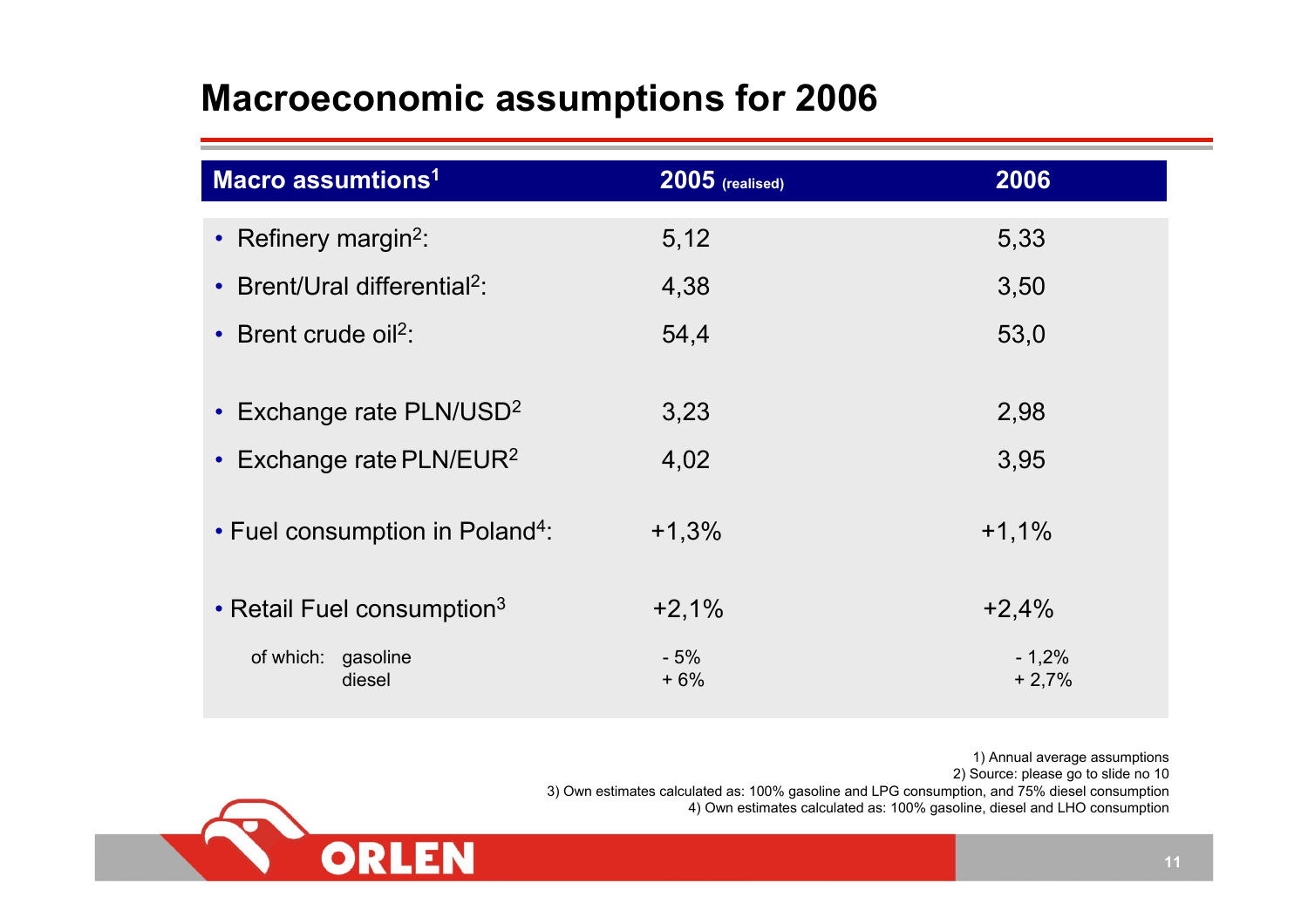# **Profit and loss account**

Increase of net profit by 6% excluding negative goodwill\*

| <b>IFRS, PLN m</b>                          | 2004     | <b>Unipetrol</b><br>7months'05 | 2005     | change<br>2005/2004 | <b>Comment</b>                    |
|---------------------------------------------|----------|--------------------------------|----------|---------------------|-----------------------------------|
| <b>Revenues</b>                             | 30 729   | 8984                           | 42 804   | 39,3%               | • Unipetrol                       |
| Cost of sales                               | $-24602$ | $-8558$                        | $-35869$ | 45,8%               | visible acro<br>profit and I      |
| <b>Distribution costs</b>                   | $-2164$  | $-86$                          | $-2233$  | 3,2%                |                                   |
| Administrative expenses                     | $-855$   | $-163$                         | $-1029$  | 20,4%               | <b>Operating</b><br>one off iten  |
| <b>Others</b>                               | $-419$   | 52                             | 1 3 8 7  |                     | value of ac<br><b>Of Unipetro</b> |
| <b>Operating profit</b>                     | 2689     | 229                            | 5060     | 88,2%               | acquisition<br>2 006 mln P        |
| <b>Financial income</b>                     | 617      | 152                            | 639      | 3,6%                | • Excluding                       |
| <b>Financial expenses</b>                   | $-327$   | $-199$                         | $-442$   | 35,2%               | distributior                      |
| <b>Profit before</b><br>tax&minorities int. | 3 1 7 3  | 173                            | 5458     | 72,0%               | <b>ORLEN</b> dec<br>administrat   |
| <b>Tax</b>                                  | $-607$   | $-71$                          | $-734$   | 20,9%               | increase by                       |
| Net profit                                  | 2567     | 102                            | 4724     | 84,0%               |                                   |

### **Comments**

z **Unipetrol consolidation visible across all items in profit and loss account**

**Operating profit affected by one off item excess of fair value of acquired net assets Of Unipetrol over their acquisition cost at a level of 2 006 mln PLN.**

z **Excluding Unipetrol distribution costs in PKN ORLEN decrease by 1%, and administrative expenses increase by 1%**

*\**Consolidation of Unipetrol assets is affected by one-off result on negative goodwill at a level of PLN 2, 006 m attributed to the 2Q'2005 results and affecting other operating costs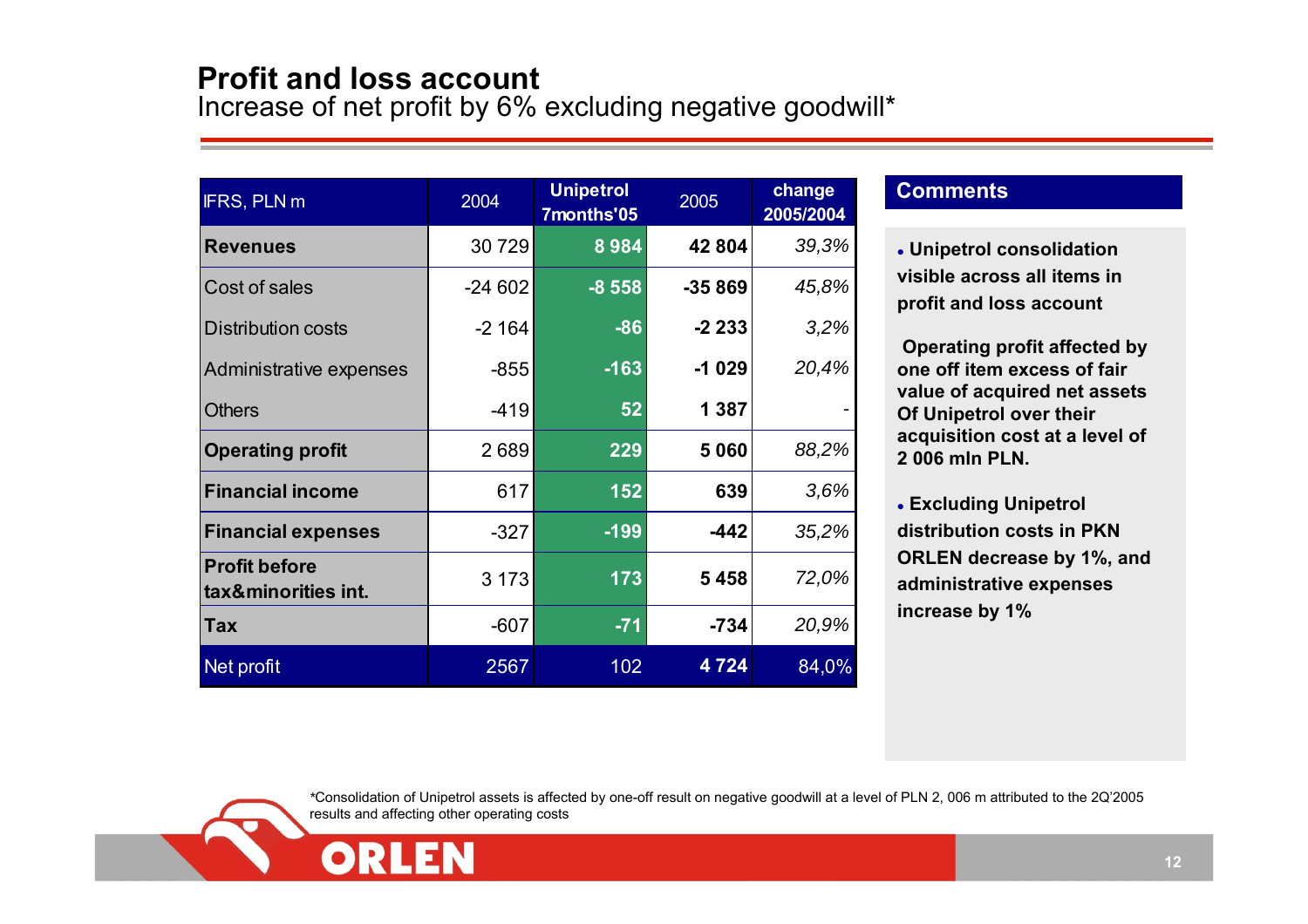# **Increase of net profit mainly due to further operating improvement and Unipetrol consolidation as well as one off negative goodwill effect\***



006 m attributed to the 2Q'2005 results and affecting other operating costs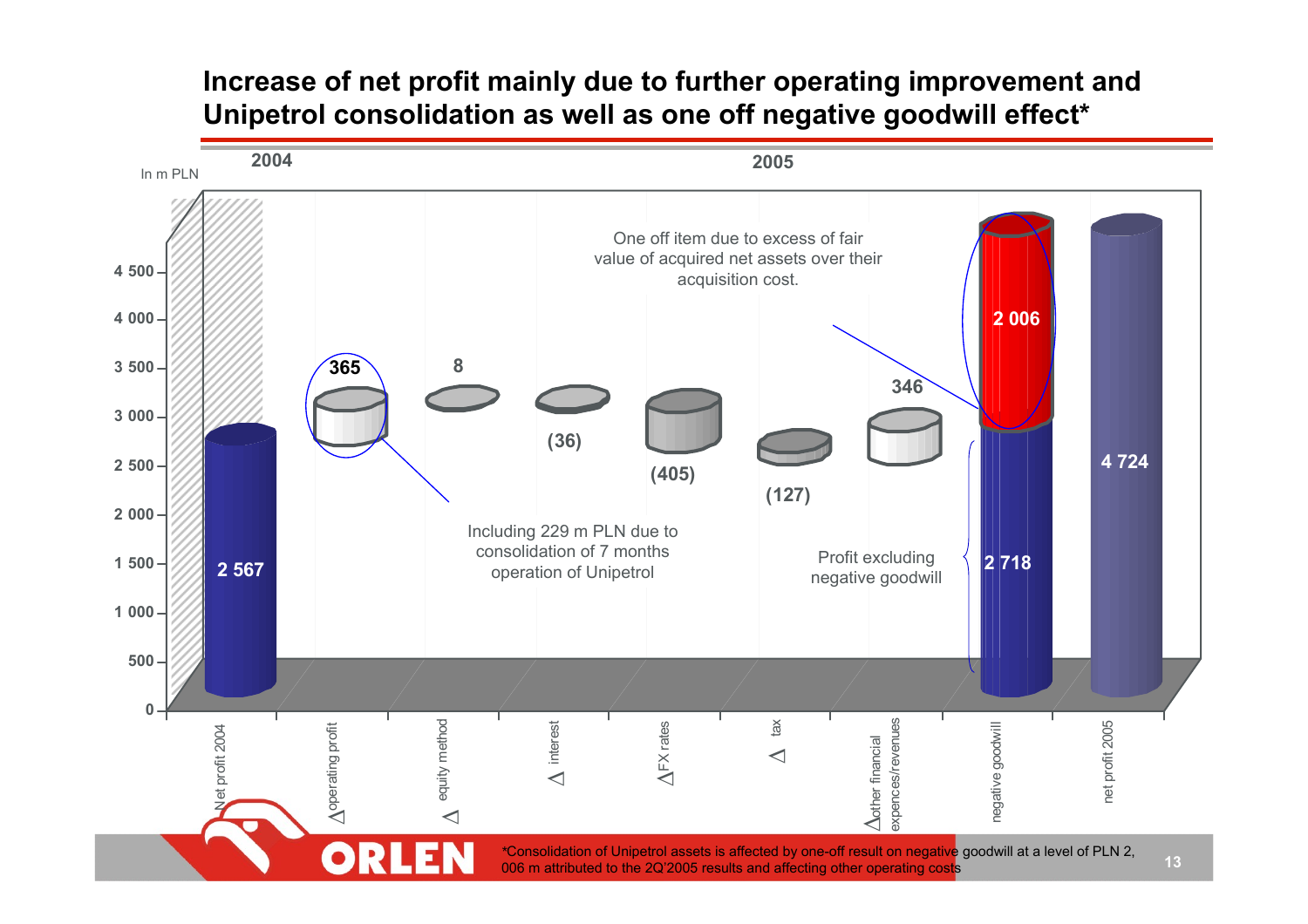# **Revenues by segment**

Higher petrochemical share in total revenues<sup>1</sup>

| <b>IFRS basis, PLN m</b>         | 2004    | 2005    |     |
|----------------------------------|---------|---------|-----|
| <b>Revenue total</b><br>of which | 30 729  | 42 804  | 39% |
| Refining <sup>2)</sup>           | 14 338  | 21 4 21 | 49% |
| Unipetrol                        | 905     | 1 1 1 7 |     |
| Germany (ex. excise tax)         | 1090    | 913     |     |
| excise tax (Germany)             | 1 0 9 0 | 913     |     |
| <b>Retail</b>                    | 11 548  | 13709   | 19% |
| Unipetrol                        | 0       | 1014    |     |
| Germany (ex.excise tax)          | 2660    | 2980    |     |
| excise tax (Germany)             | 3978    | 3 5 9 1 |     |
| <b>Petrochemicals</b>            | 4 144   | 6790    | 64% |
| Unipetrol                        | 0       | 2922    |     |
| Others                           | 699     | 884     | 26% |

#### **Comments**

**• Visible impact of Unipetrol consolidation and increase of refinery and petrochemical prices**

z **Higher retail revenues as a result of Unipetrol consolidation. Excluding this effect we have 15% increase**

**• Increase of revenues share in total revenues up to 16%. Excluding Unipetrol revenues increase by 10%**



#### **Segment revenue structure in 2005**



1) Production, Wholesale, Logistics

2) Revenues do not include inte-segmental revenues. On slides 17,19 and 21 revenues are corrected by inter-segmental revenues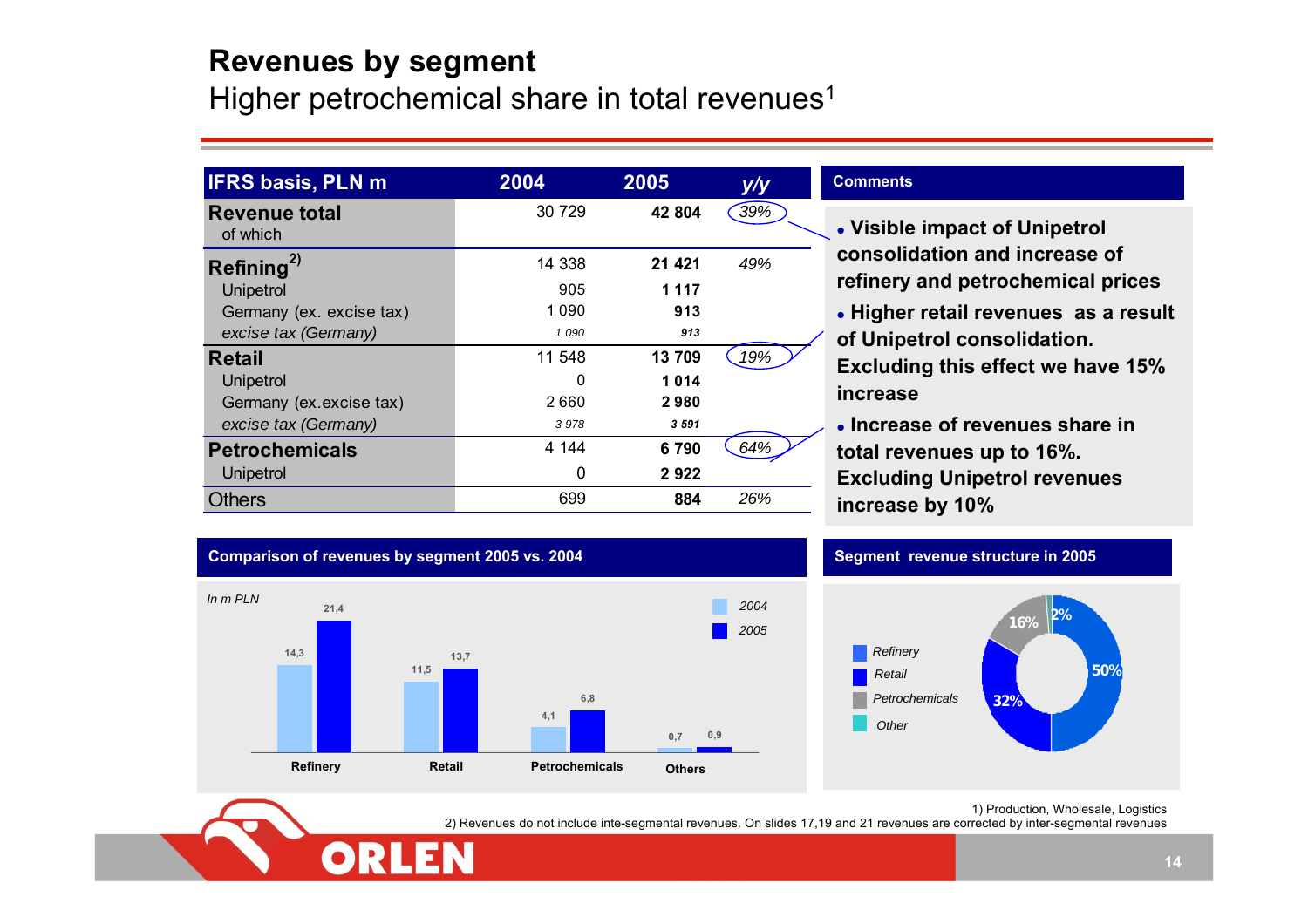# **Expenses**

# Operating costs grew by less than revenues excluding Unipetrol

| IFRS basis, PLN m             | 2004    | <b>Unipetrol</b><br>7 monts "2005 | 2005   | y/y   |
|-------------------------------|---------|-----------------------------------|--------|-------|
| Raw materials and energy      | 12494   | 5 3 4 6                           | 21 529 | 72,3% |
| Costs of goods for resale     | 10 594  | 1 3 4 1                           | 11 561 | 9,1%  |
| <b>External services</b>      | 1752    | 618                               | 2 342  | 33,7% |
| <b>Staff costs</b>            | 1 0 9 0 | 259                               | 1 267  | 16,2% |
| Depreciation and amortisation | 1 3 1 9 | 495                               | 1 737  | 31,7% |
| <b>Taxes and charges</b>      | 283     | 7                                 | 284    | 0,4%  |
| <b>Others</b>                 | 270     | 42                                | 341    | 26,3% |
| <b>Total</b>                  | 27 802  | 8 1 0 8                           | 39 061 | 40,5% |
| <b>Variable costs</b>         | 23 801  | 7 0 2 7                           | 34 135 | 43,4% |
| <b>Fixed costs</b>            | 4 0 0 1 | 1081                              | 4926   | 23,1% |
| Other operating costs         | 768     | 151                               | 1 183  | 54,0% |
| <b>Change in inventories</b>  | $-180$  | 699                               | 69     |       |
| <b>Total operating costs</b>  | 28 390  | 8958                              | 40 313 | 42,0% |

#### **Comment**

z **Excluding Unipetrol consolidation decrease in external services costs by 1,6%**

- z **Decrease of staff costs by 7,5% excluding Unipetrol**
- **Decrease of fixed cost by nearly 4%excluding Unipetrol consolidation**

**Example 2 Increase of variable costs due to increase of crude oil price by 42%**

#### **Comparison of operating cost structure 2005 vs. 2004 Structure of operating costs <sup>2005</sup>**



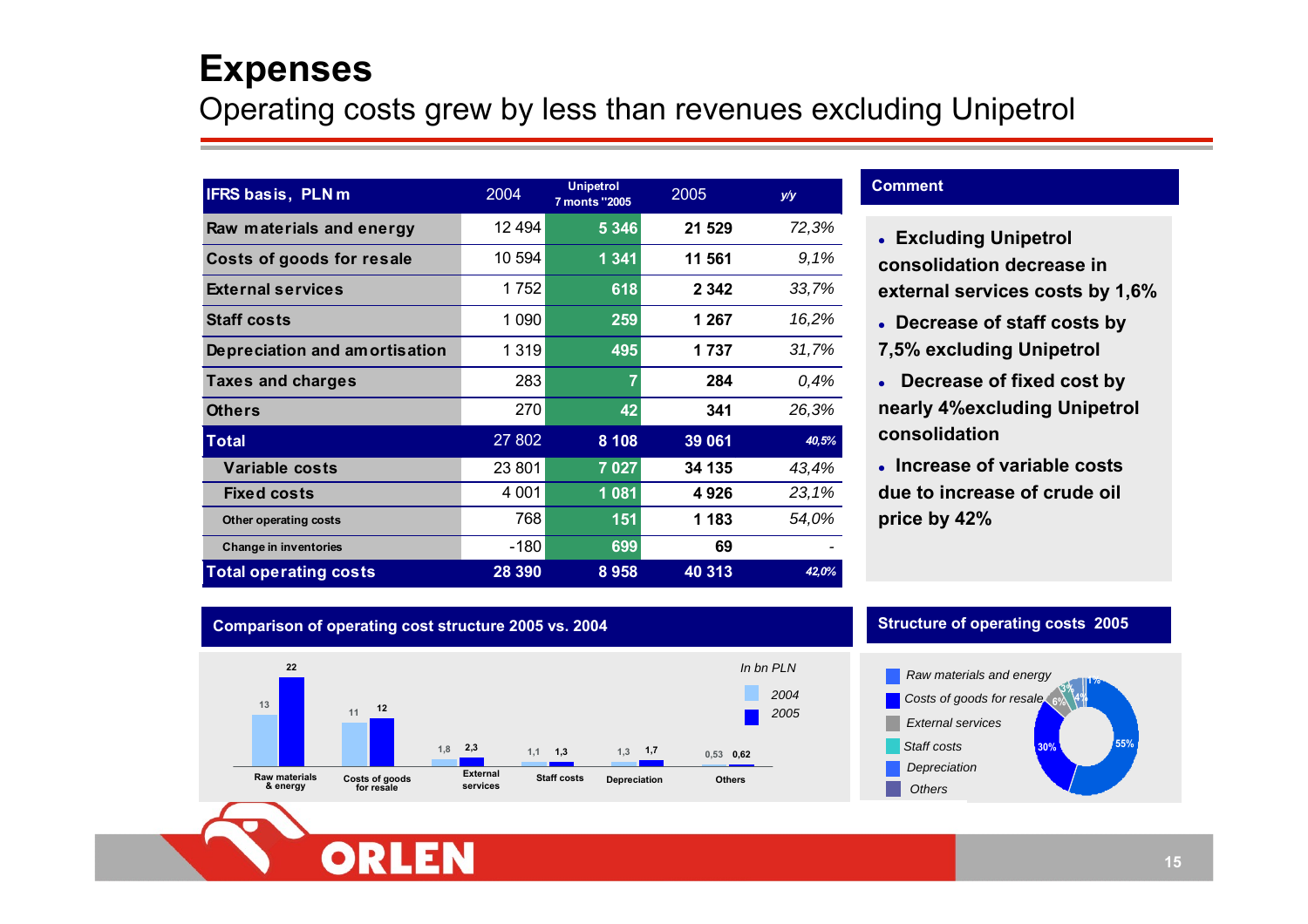# **Operating profit PKN ORLEN by segment**

Visible improvement in results across all core business segments

| <b>IFRS basis, PLN m</b>                                                        | 2004    | <b>Impact of Unipetrol</b><br>consolidation | 2005            | y/y    |
|---------------------------------------------------------------------------------|---------|---------------------------------------------|-----------------|--------|
| <b>Operating profit</b>                                                         | 2670    | 229                                         | 5060            | 89,5%  |
| of which:<br>negative goodwill<br>operating profit<br>(excl. negative goodwill) |         |                                             | 2006<br>3 0 5 4 |        |
| Refining <sup>1</sup>                                                           | 2 2 5 1 | 158                                         | 2874            | 27,7%  |
| Retail                                                                          | $-6$    | 15                                          | 105             |        |
| <b>Petrochemicals</b>                                                           | 881     | 105                                         | 895             | 1,6%   |
| Others <sup>2</sup>                                                             | $-32$   | $-49$                                       | -89             | 178,1% |
| Non attributable <sup>3</sup>                                                   | -424    | 0                                           | -732            | 72,7%  |

#### **Comment**

**• Excluding Unipetrol and one-off effect of negativ e goodwill a nd operati ng profit i ncrease by 5%.**

<sup>z</sup>**The highe st dynami cincrease in refinery segment as a result vol ume**  increase and high fuel **cracks**

z **Significant improve ment of the retail profit due to focus on the margin optimisation**

z **L o w er dynamic increase in petrochemical s egment due to modernisation of Olefin Unit in Płock**

1) Production, Wholesale and Logistics



*Refinery Retail Petroche*

**2 251**

**2 874**

2) Departments responsible for energy media and social activity and services subsidiaries of P K N ORLEN 3) Includes corporate centre of PK N and subsidiaries not mentioned in previous segments



**881**

*micals*

**895**

**-6 -32 -424**

**-89**

*Others Non attributable*

**-732**

*In m PL N20042005*

**105**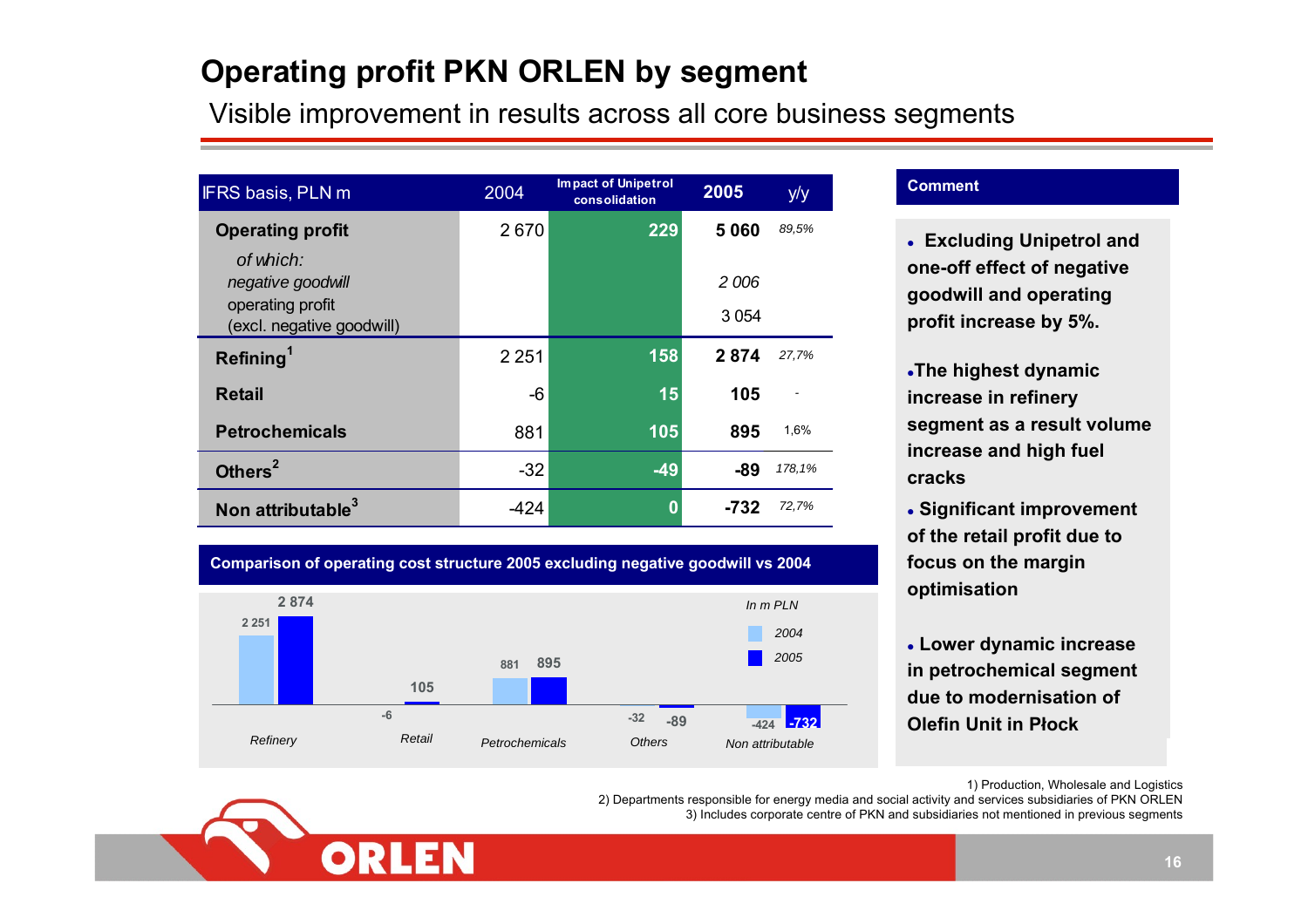# **Refinery segment**

**Impressive 21% increase in sales of refining products and execution of major plant investments to increase value of the company1**

| <b>IFRS, PLN m</b>    | 2004    | 2005    | y/y | Q4'04   | Q4'05  | q/q    |
|-----------------------|---------|---------|-----|---------|--------|--------|
| <b>Revenues</b>       | 21 197  | 32 811  | 55% | 5933    | 10 387 | 75%    |
| <b>Segment costs</b>  | 18 946  | 29 937  | 58% | 5434    | 10 037 | 85%    |
| <b>Segment profit</b> | 2 2 5 1 | 2 8 7 4 | 28% | 499     | 350    | $-30%$ |
| Negative goodwill*    |         | 664     |     |         |        |        |
| Sales (t.t)           | 9 1 4 3 | 11 061  | 21% | 2 5 1 9 | 3 0 21 | 20%    |

### **Activities and projects undertaken, CAPEX**

- e **Major plan investments in Plock were undertaken** within the refining segment:
	- e **Modernization of Aromatic Extraction** aim at extracting the potential of producing aromats such as: benzene, toluene or xylens.
	- e **Construction of new Cracks Gasoline Desulphurization in order to produced** disulphuric gasoline (sulphur content below 10 ppm)
- o **CAPEX in 2005: 522,5 m PLN** vs. 391,7 m PLN in 2004 (increase by 33%)

m PLN

### **Product sales structure, volumes**



*\* Consolidation of Unipetrol assets is affected by one-off result on negative goodwill at a level of PLN 2, 006 m attributed to Q2'05 results and affecting other operating costs*

between the divisions. Segment profit - including negative goodwill effect – ammounts to 3 538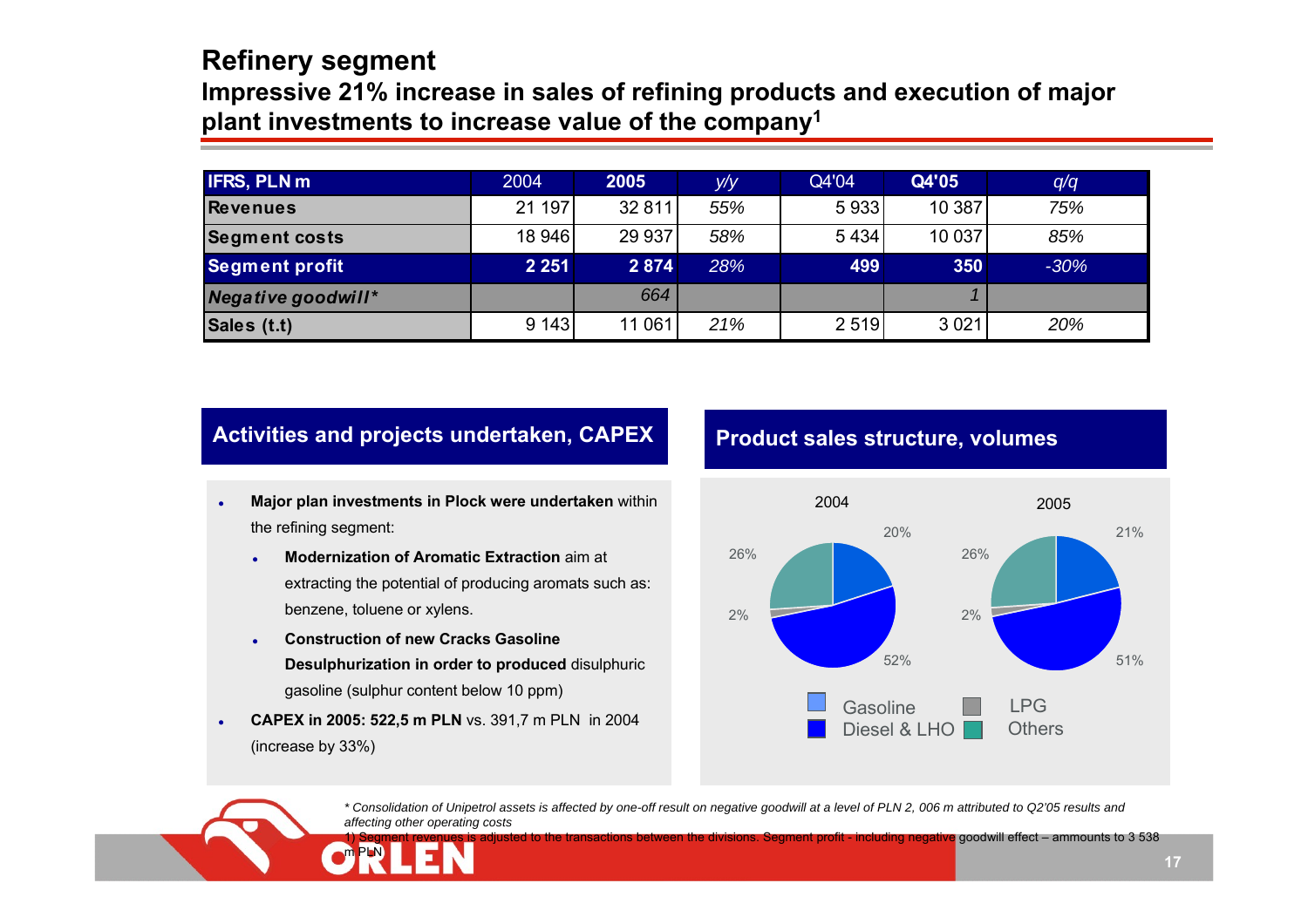# **Refining segment**

**Increase in efficiency operating due to Unipetrol consolidation using at the same time advantageous fuels cracks**

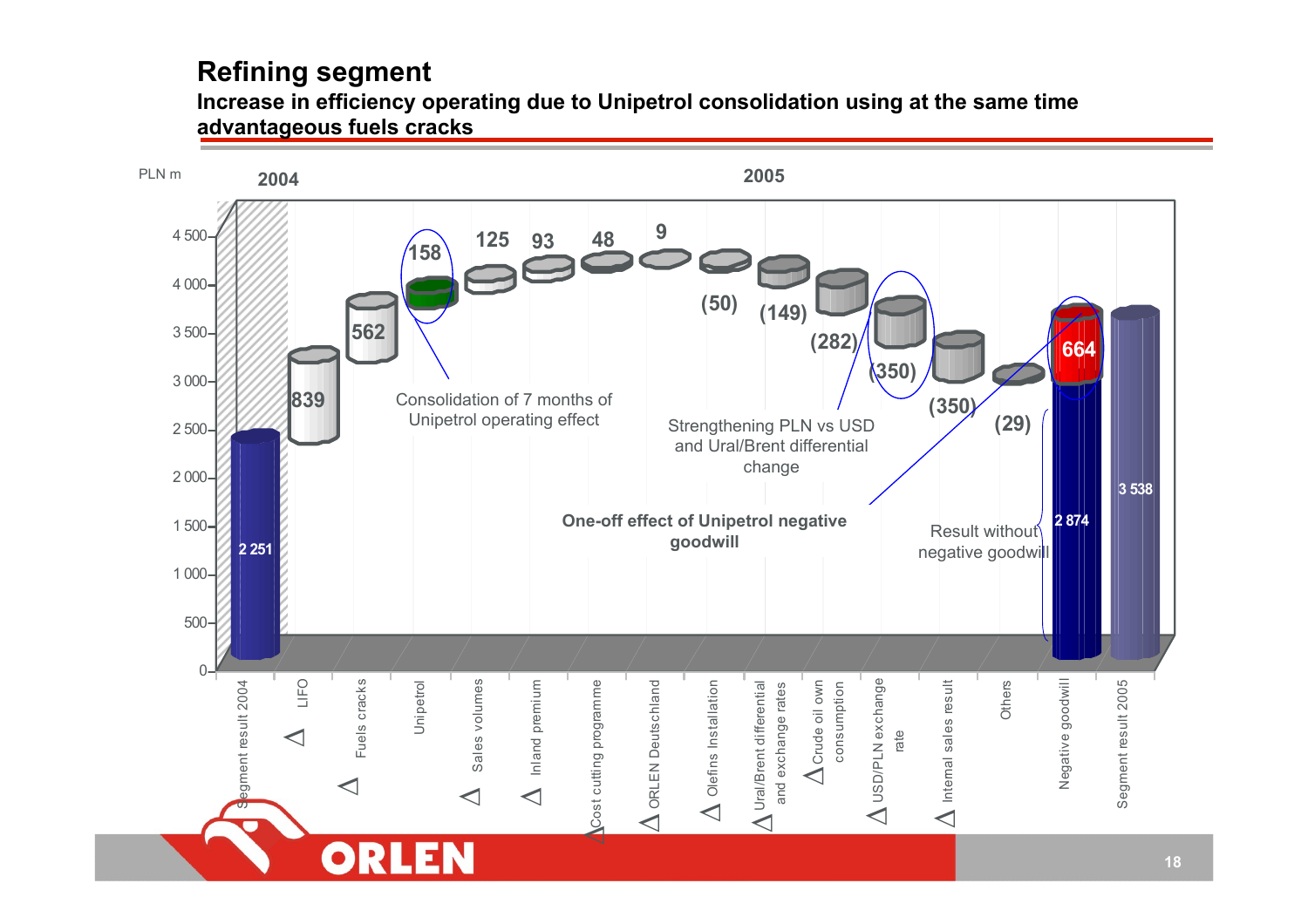# **Retail**

## **Implementation of Retail Sales Development Plan for Poland provides the first effects – segment profit amounts to PLN 105 m excluding negative goodwill1**

| <b>IFRS, PLN m</b>       | 2004    | 2005    | y/y change | Q4 '04  | Q4 '05 | $q/q$ change             |
|--------------------------|---------|---------|------------|---------|--------|--------------------------|
| Revenue                  | 11 584  | 13 753  | 19%        | 2937    | 3762   | 28%                      |
| <b>Segment costs</b>     | 11 590  | 13 649  | 18%        | 2 9 9 1 | 3777   | 26%                      |
| <b>Segment profit</b>    | $-6$    | 105     | -          | $-54$   | $-16$  | $\overline{\phantom{a}}$ |
| Negative goodwill*       |         | 161     |            |         |        |                          |
| <b>Sales (th tonnes)</b> | 3 3 4 6 | 3 4 8 7 | 4%         | 852     | 901    | 6%                       |

### **Actions undertaken, projects and CAPEX**

- •**• Betail sales network restructuring started** 
	- ¾> Sales channels management program implemented
	- ¾ Supporting functions centr alized and impro ved *(financials, administration, investments)*
- ¾ **In vestment pro gra mme realised in accord ance with th eplan**
	- ¾ 64 fuel stations were modernized and 4 0 new objects were built in new locations
	- ¾ **Ne w brand BLISKA as an economic offer and newfuel s - VERVA of higher quality w ere implemented**
- ¾ **C APEX in 2005: PLN 461.6 m** vs. PLN 319.4 m in 2004 (increase b y 44%)

### **Products sales structure, volumes**



\*Unipetrol results consolidation is connected with one-off effect of including the initially estimated negative goodwill in the amount of PLN 2 006 m *in Q 2' 2005 – to the other operating costs* 

1) Segment revenue is corrected by shifts between segments. Operating result including negative goodwill effect amounts to PLN 266 m.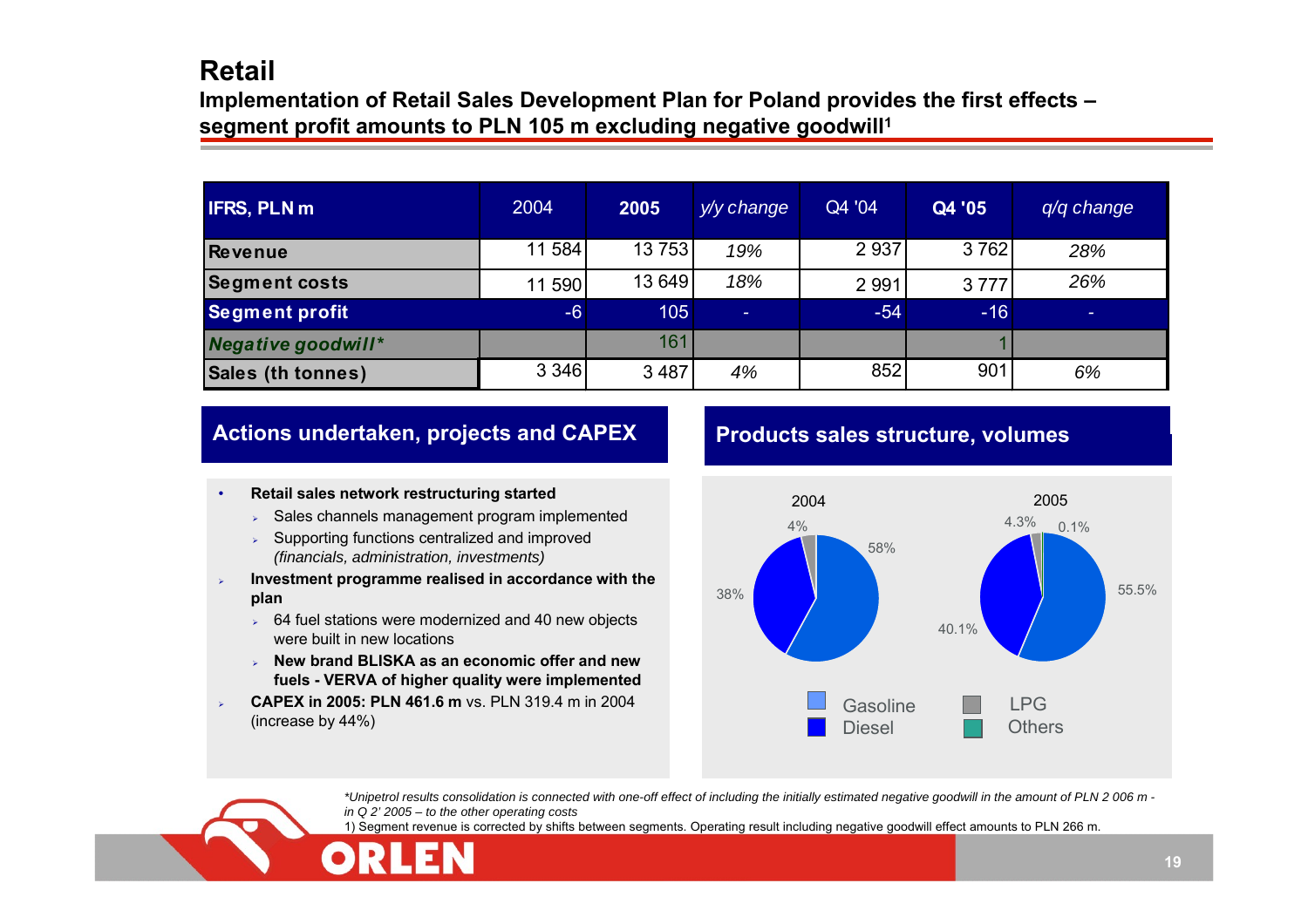# **Retail segment**

Result increase due to pro-efficiency actions and Unipetrol consolidation

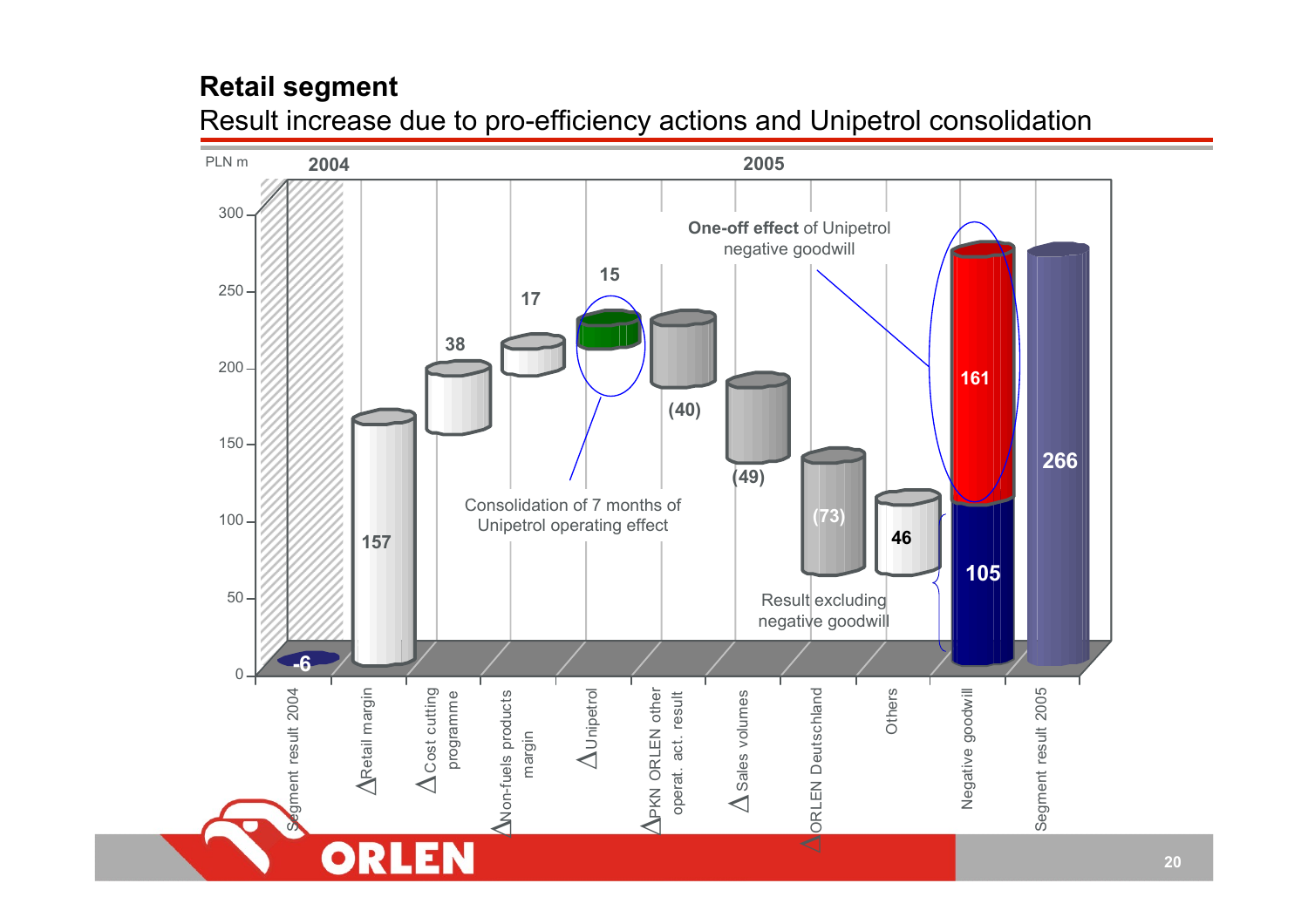# **Petrochemical**

**D ynamic increase in sales and building strong position on the petrochemical market in the** 

### **region (BOP, Chemopetrol)1**

| IFRS, PLN m          | 2004    | 2005    | y/y change | Q4 '04  | Q4 '05  | $q/q$ change |
|----------------------|---------|---------|------------|---------|---------|--------------|
| <b>Revenue</b>       | 5 6 24  | 9 0 8 5 | 62%        | 544     | 3 2 2 5 | 109%         |
| <b>Segment costs</b> | 4 7 4 3 | 8 190   | 73%        | 1 2 6 6 | 2978    | 135%         |
| Segment profit       | 881     | 895     | 2%         | 278     | 246     | $-12%$       |
| Negative goodwill*   |         | 1077    |            |         |         |              |
| Sales (th t)         | 2 1 9 1 | 2 800   | 28%        | 564     | 748     | 33%          |

## **Actions taken, projects and CAPEX**

- o **• Completion of the investment and successfully starting up the most technologi c ally compl e x proj e ct of the last years in PKN ORLEN - Olefins.** 
	- o Eth ylene production capacity w as doubled to 700 th tonnnes/y and propylene production capacity was tripled to 380 th tonnes/y.
	- o The capacities will be fully used in 2006.
- e **CAPEX in 2005: PLN 904,6 m vs. PLN 722 m in 2004** (increase b y 25%)

# **Products sales structure, volumes**



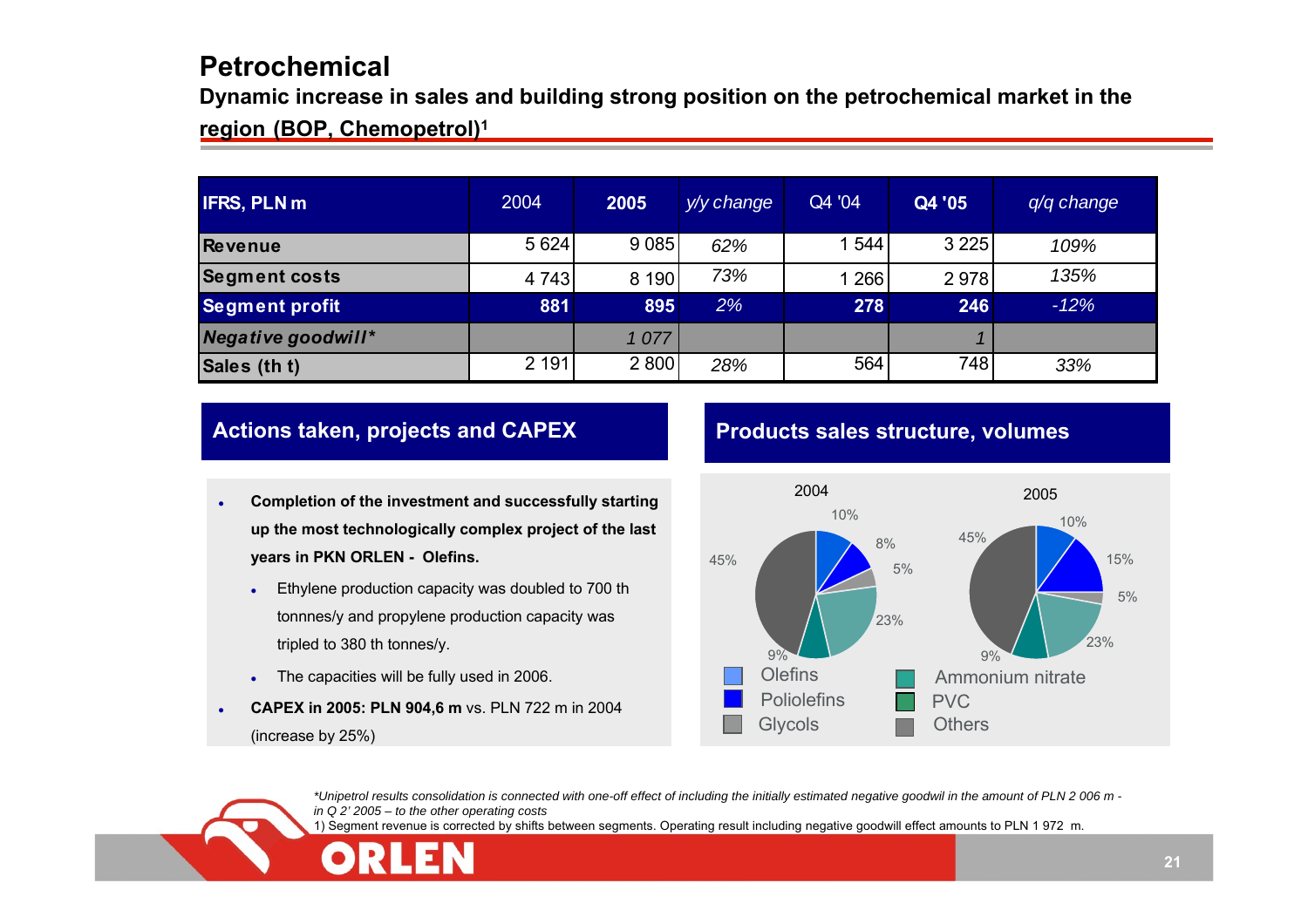# **Petrochemical segment**

Chemopetrol assets consolidation and Olefins II installation revamping in Plock are the main factors influencing segment result

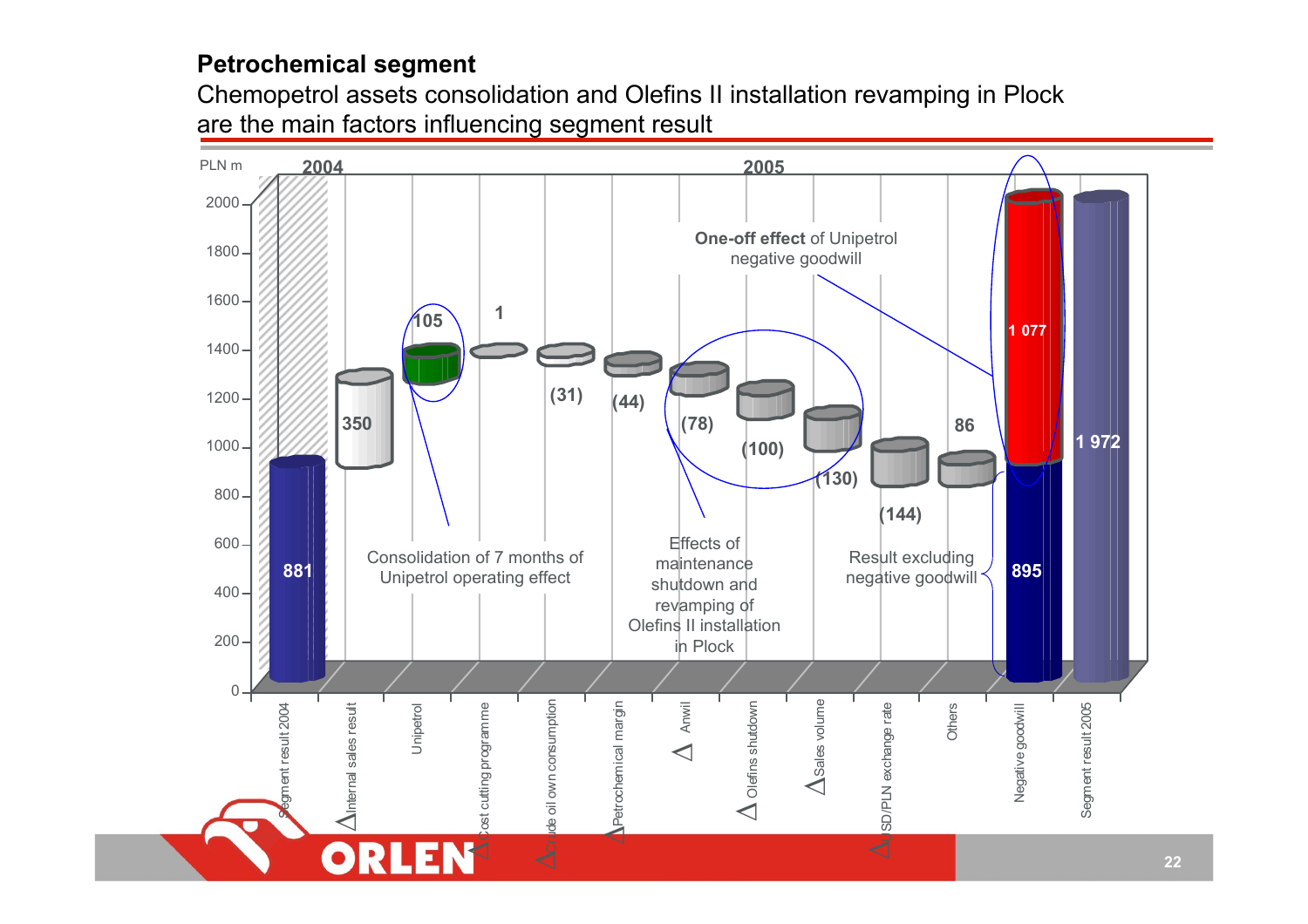# **Successful realisation of Cost cutting programme**

Target exceeded by over 10%

### **Cost cuttin g pro gramme effects summary i n 2003 - 2005**

- o **Implementation of initiatives and management determination allowed to increase the level of cost reductio n b y 5% t o t he level of PLN 882 m.**
- o **• PKN ORLEN** continues the pro-efficiency actions through **the new cost cuttin g pro gramme OPTIMA** (*including improvement of costs efficiency in Capital Group subsidiaries and optimis ation of deliveries chain)*
- $\bullet$  **Initiatives realisation effects in Q4 '2005 at the level of PLN 227 m.**



### **Realisatio n of cost cuttin g pro gramme i n 2003 - 2005**



**The potential realised at the end of 2005 amounts to PLN 882 m and equals to 110 % of target realisation assumed in plan of cost cutting programme for 2003 - 2005 in relation to costs base from 2002.**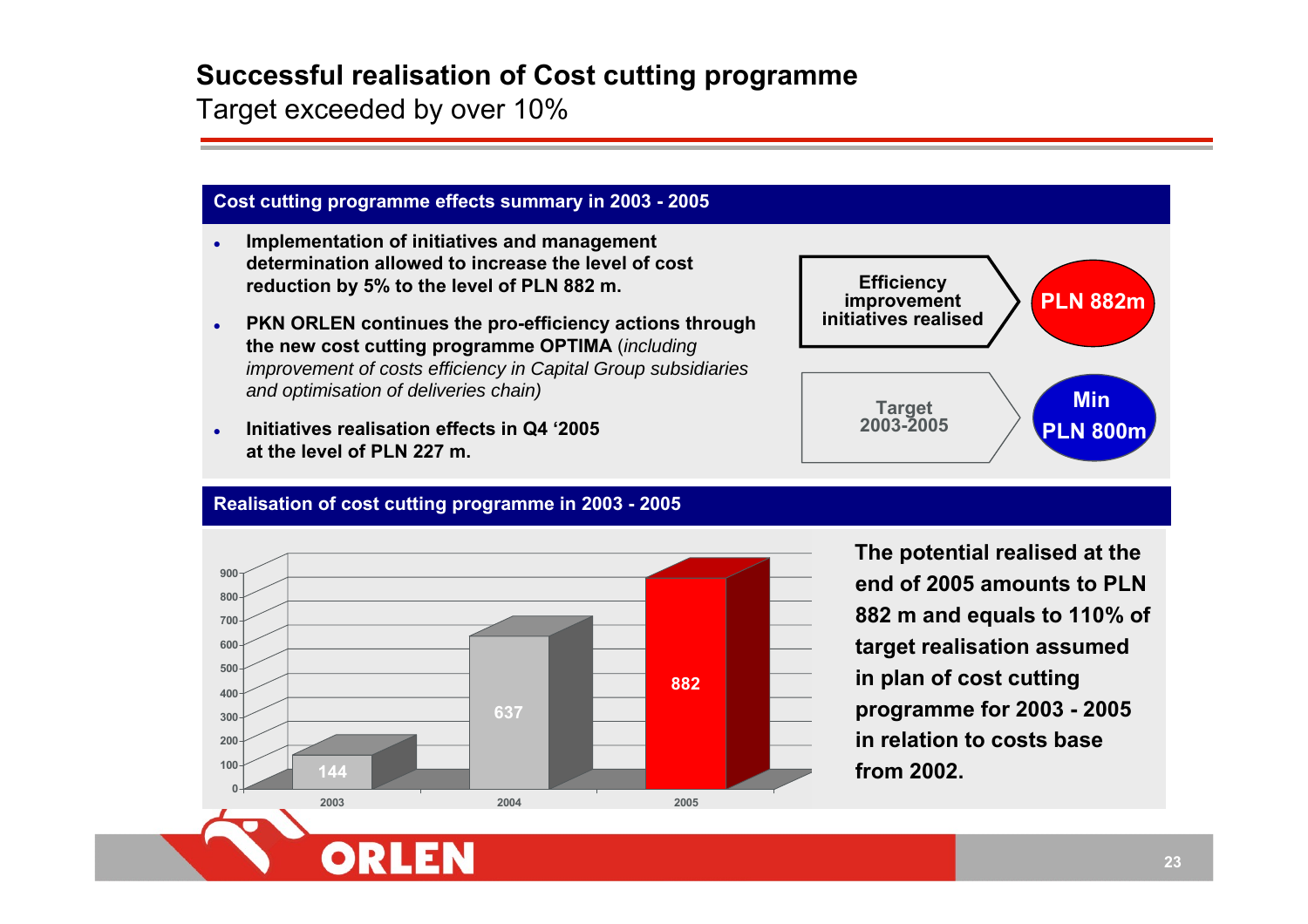# **Supporting slides**

- $\bullet$ **Characteristics of macroeconomic environment**
- $\bullet$ **Financial and operating results Q4'2005**
- $\bullet$ **CAPEX**
- $\bullet$ **ORLEN Deutschland**
- $\bullet$ **Unipetrol**
- $\bullet$ **Petrochemicals market – environment summary**

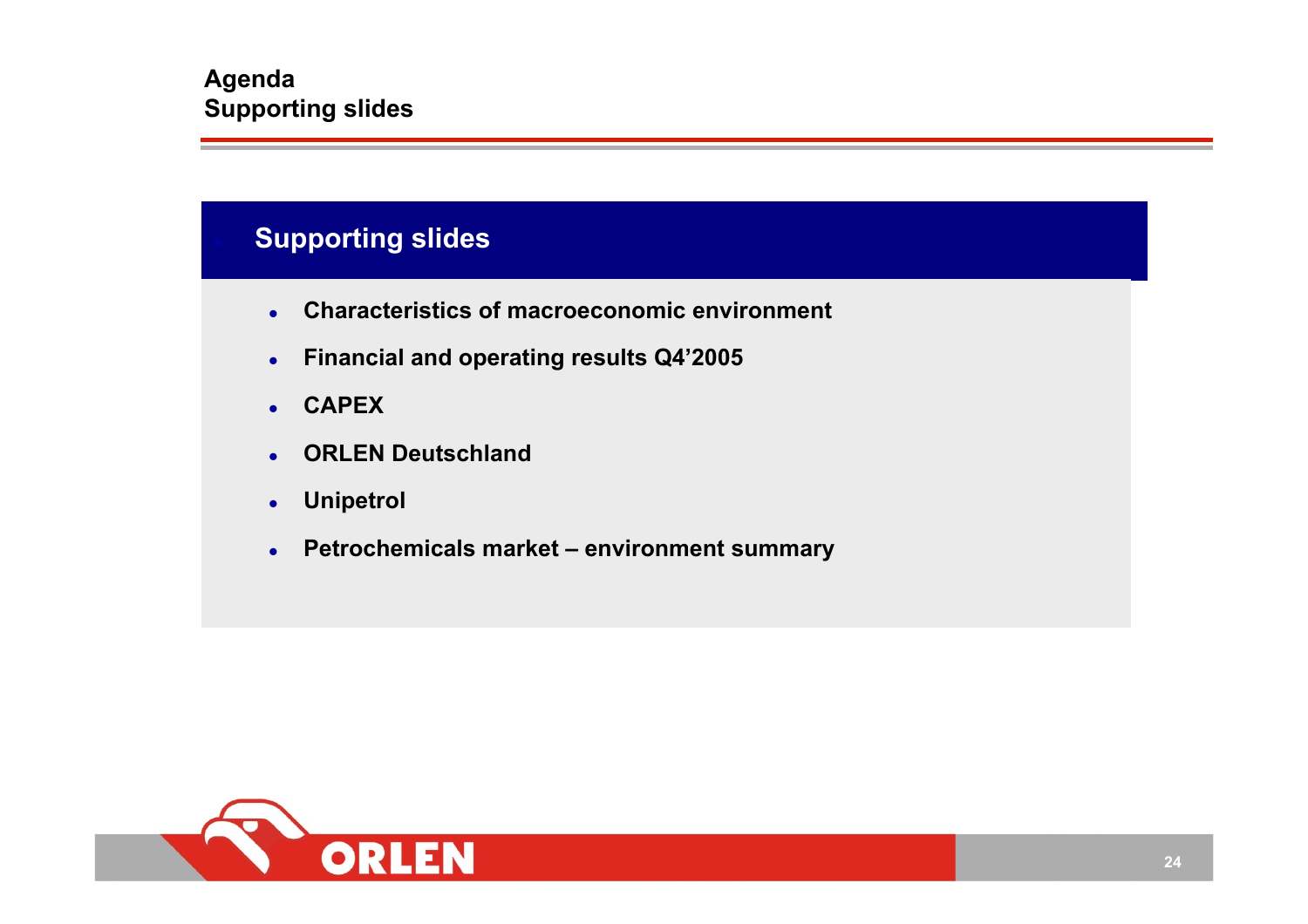# **Macroeconomic environment4Q'2005**



**Brent 56,89 /b average in Q4'2005**

*Increase of 30% y/y*

#### **Exchange rates average<sup>1</sup> Refinery margin average \$5.17/b in Q4' <sup>2005</sup><sup>3</sup>** *Decreaseof 27% y/y*



#### **Brent/Ural differential \$3.62/b average in Q4'2005**  *Decrease of 40% y/y*





1)Source: NBP(Polish National Bank) 2) Estimates published in PKN ORLEN Strategy<br>3) Calculated as: Products (88.36%) vs. Brent Dtd (100%). Products (35.21%),<br>EN590 (23.20%), Naphtha (16.51%), LOO (15.31%), HSFO (5.44%) i Q5.2.69%)<br>(source: CIF NWE quotation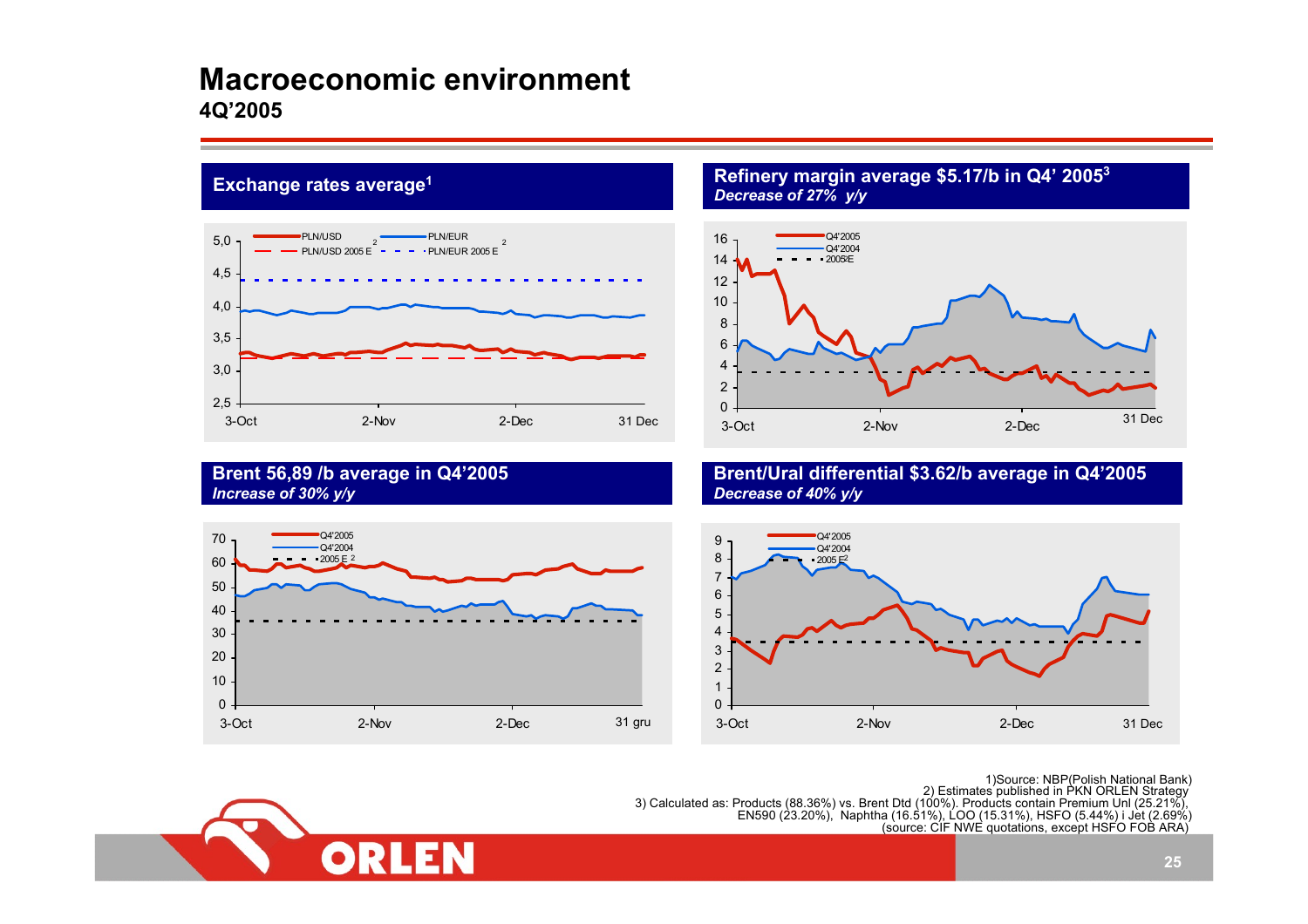# **Macroeconomic environment**

in Poland and in Czech Republic



# **Fuel consumpti on – Poland (gasoline, diesel); (in thousand tonnes)**



## **Real GDP growth - Poland**



### **Real GDP growth– Czech Republic**



*Source: PKN ORLEN estimatimates, CEPRO, Nafta Polska. NBP*

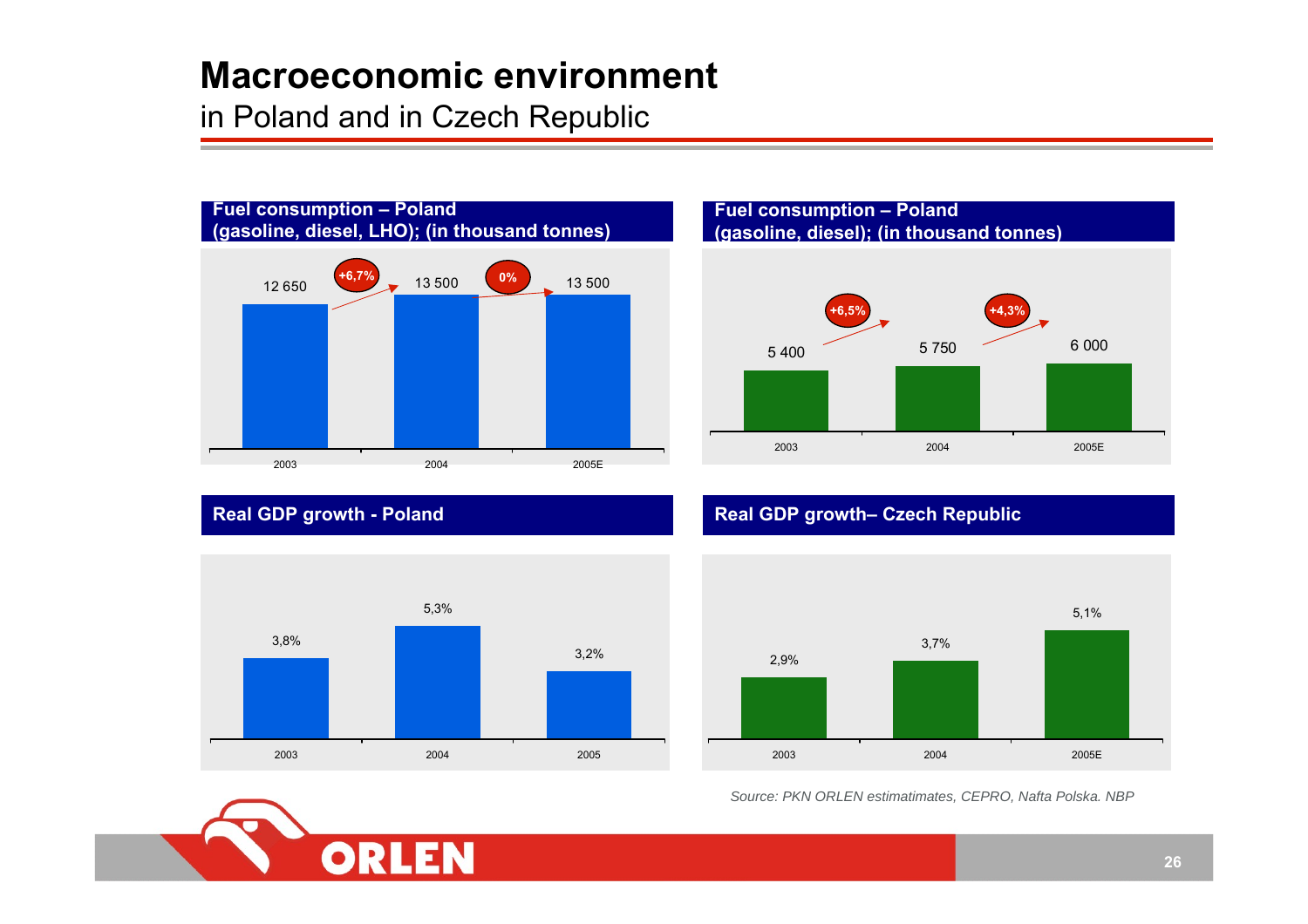# **Operating profit by segment**

Increasing share of petrochemicals

| <b>IFRS basis, PLN m</b>     | Q4'2004 | Q4'2005 | y/y                      |
|------------------------------|---------|---------|--------------------------|
| Revenue total<br>of which    | 8 3 7 6 | 12 940  | 54%                      |
| Refining <sup>1)</sup>       | 4 1 2 7 | 6464    | 57%                      |
| Unipetrol                    | 265     | 289     | 9%                       |
| Germany (without excise tax) | 265     | 289     | 9%                       |
| excise tax (Germany)         | 251     | 203     | -19%                     |
| <b>Retail</b>                | 2 9 2 5 | 3 7 4 9 | 28%                      |
| Unipetrol                    | 0       | 415     | $\overline{\phantom{a}}$ |
| Germany (without excise tax) | 652     | 791     | 21%                      |
| excise tax (Germany)         | 935     | 899     | -4%                      |
| <b>Petrochemicals</b>        | 1 1 1 5 | 2 3 6 1 | 112%                     |
| Unipetrol                    | 0       | 1 208   |                          |
| <b>Others</b>                | 210     | 366     | 74%                      |

#### **Comments**

- **Revenue increase due to Unipetrol consolidation**
- z **Over 22% increase of light fuel sales in wholesale**
- **Increasing petrochemicals revenues share in total revenue to about 20%(excluding excise tax)**



#### **Segment revenue structure Q4'05w**

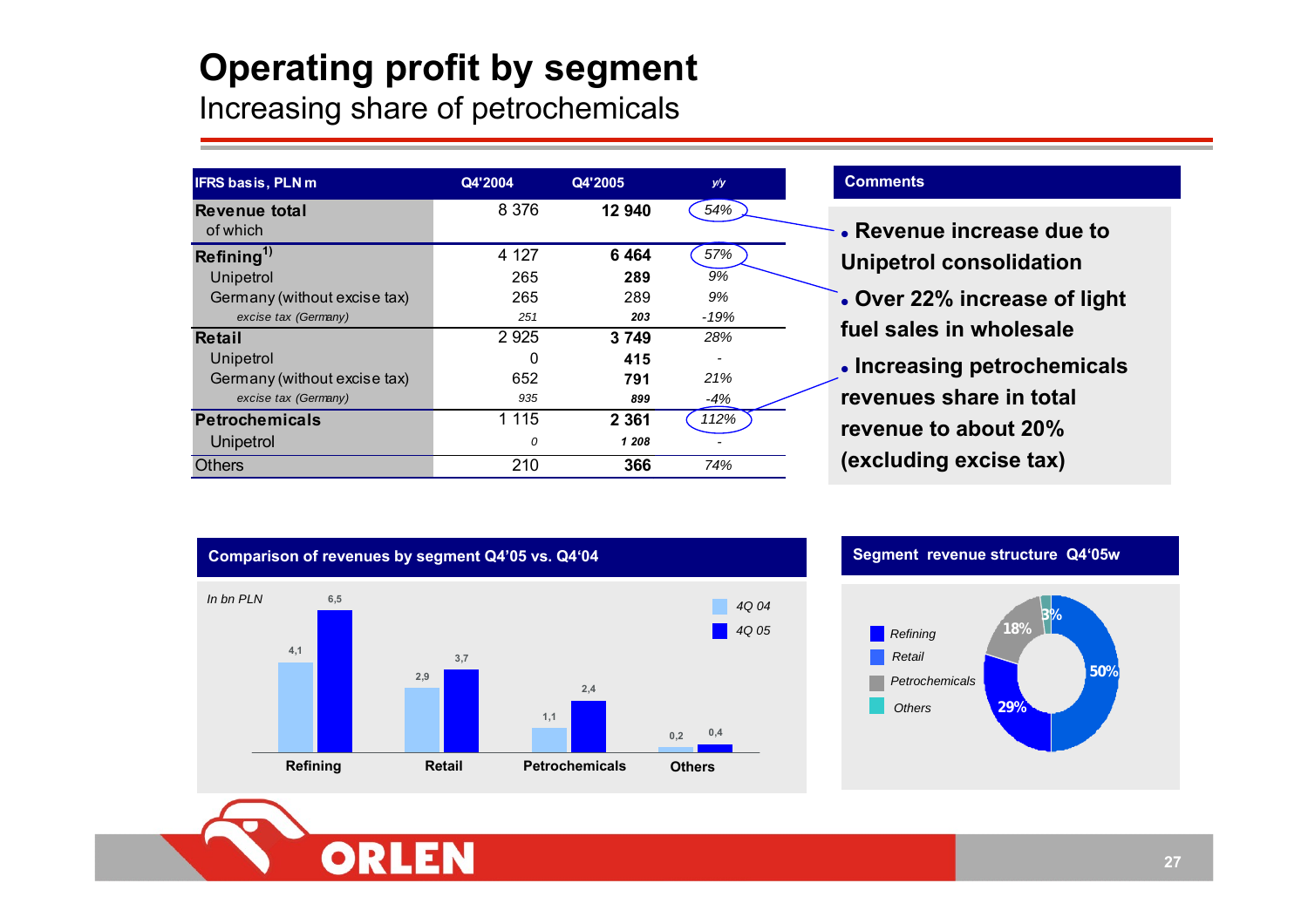# **Profit and loss account 4Q 2005**

Results affected by provision on economic risk and restructurization

| <b>IFRS, PLN m</b>                | Q4'2004 | <b>Unipetrol</b><br>Q4'2005 | Q4'2005  | <b>Change</b> |
|-----------------------------------|---------|-----------------------------|----------|---------------|
| <b>Revenues</b>                   | 8 3 9 9 | 3721                        | 12969    | 54,4%         |
| Cost of sales                     | $-6840$ | $-3618$                     | $-11371$ | 66,2%         |
| <b>Distribution costs</b>         | $-517$  | $-50$                       | $-625$   | 20,9%         |
| Administrative expenses           | $-229$  | $-79$                       | $-348$   | 52,0%         |
| Others $1$                        | $-252$  | 60                          | $-225$   | 10,7%         |
| <b>Operating profit</b>           | 561     | 34                          | 400      | $-28,7%$      |
| <b>Financial income</b>           | 438     | 59                          | 140      | $-68,0%$      |
| <b>Financial expenses</b>         | $-198$  | $-73$                       | $-134$   | 32,3%         |
| Profit before tax&minorities int. | 853     | 20                          | 445      | -47,8%        |
| <b>Tax</b>                        | $-139$  | $-2$                        | $-105$   | 24,5%         |
| Net profit                        | 714     | 18                          | 340      | $-52,4%$      |

#### **Comment**

**• Decrease in operating profit caused by 27% drop in refining margin and lower 40% Ural/Brent differential.** 

z **Q4'2005 affected by one-off provision on economic risk , restructurization and write-off receivables of which Orlen Deutschland 149 mln PLN andprovision on company Protection Package. All above item lowered profit by 282 m PLN**

z **Net profit in 4Q'05 under LIFO methodology at the level of 377 million PLN**

*4Q'044Q'05*



*In %*

**11,0 7,8**

**Comparison of EBITDA and net margin Q4'05 vs. Q4'04**

*EBITDA margin Net margin*

**8,5 2,6**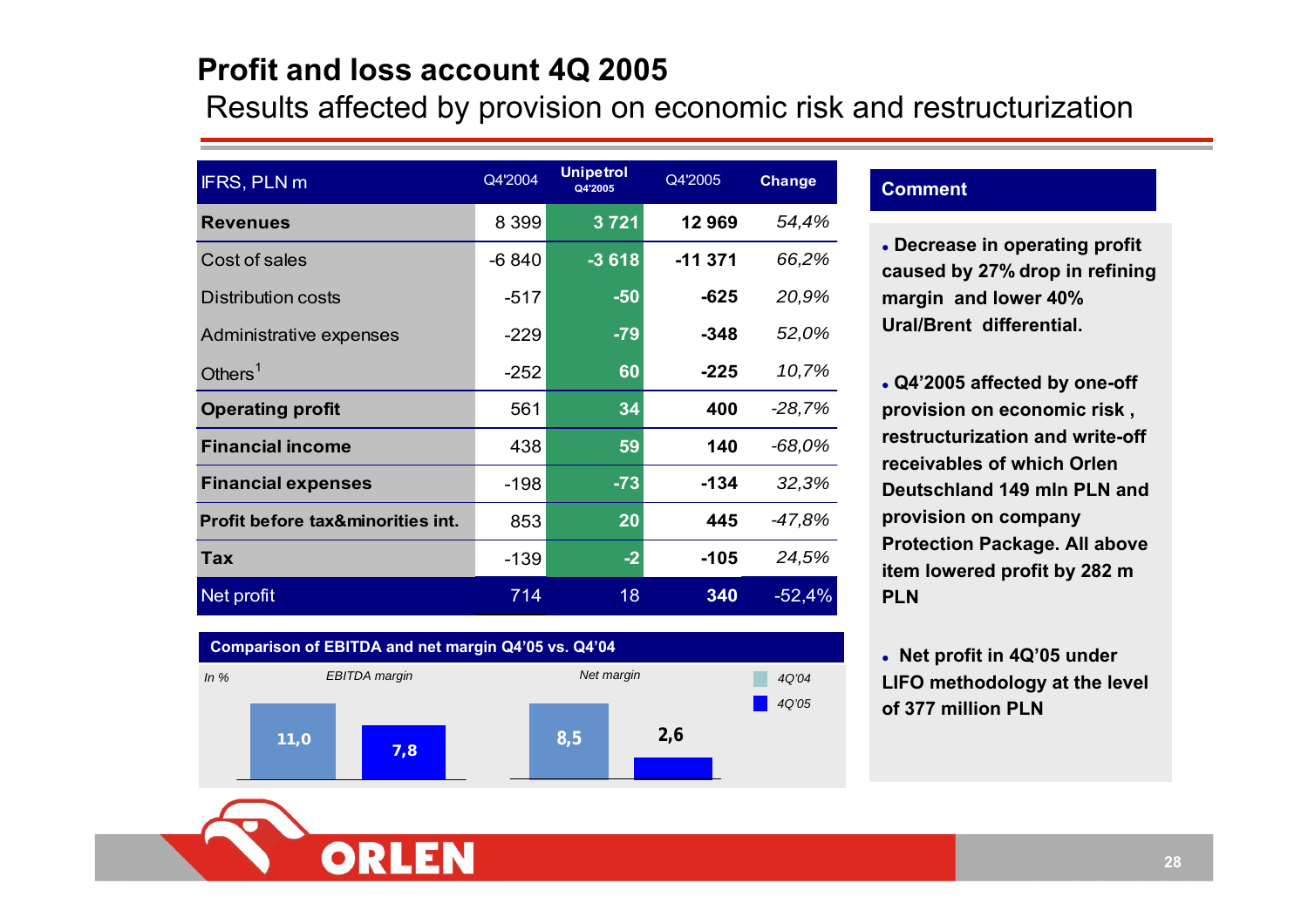# **Expenses** Cost cutting initiative visible in fixed cost decrease

| IFRS basis, PLN m             | Q4'2004 | Q4'05 Unipetrol Q4'2005 |        | у/у    |
|-------------------------------|---------|-------------------------|--------|--------|
| Raw materials and energy      | 3 3 8 3 | 2 3 4 1                 | 7 191  | 112,6% |
| Costs of goods for resale     | 2912    | 442                     | 3069   | 5,4%   |
| <b>External services</b>      | 466     | 310                     | 803    | 72,3%  |
| <b>Staff costs</b>            | 283     | 121                     | 378    | 33,6%  |
| Depreciation and amortisation | 363     | 311                     | 617    | 70,0%  |
| <b>Taxes and charges</b>      | 58      | 3                       | 61     | 5,2%   |
| <b>Others</b>                 | 81      | 21                      | 128    | 58,0%  |
| <b>Total</b>                  | 7 5 4 6 | 3 5 4 9                 | 12 247 | 62,3%  |
| <b>Variable costs</b>         | 6460    | 3 0 7 6                 | 10703  | 65,7%  |
| <b>Fixed costs</b>            | 1086    | 473                     | 1 544  | 42,2%  |
| Other operating costs         | 407     | 86                      | 500    | 22,9%  |
| Change in inventories         | 40      | 249                     | 96     | 140,0% |
| <b>Total operating costs</b>  | 7993    | 3884                    | 12843  | 60,7%  |

#### **Comment**

z **Unipetrol consolidation effect visible in increase in all cost types**

- z **Drop staff costs by 9% excluding Unipetrol consolidation**
- z **Fixed costs decrease by 1,3% excluding Unipetrol**



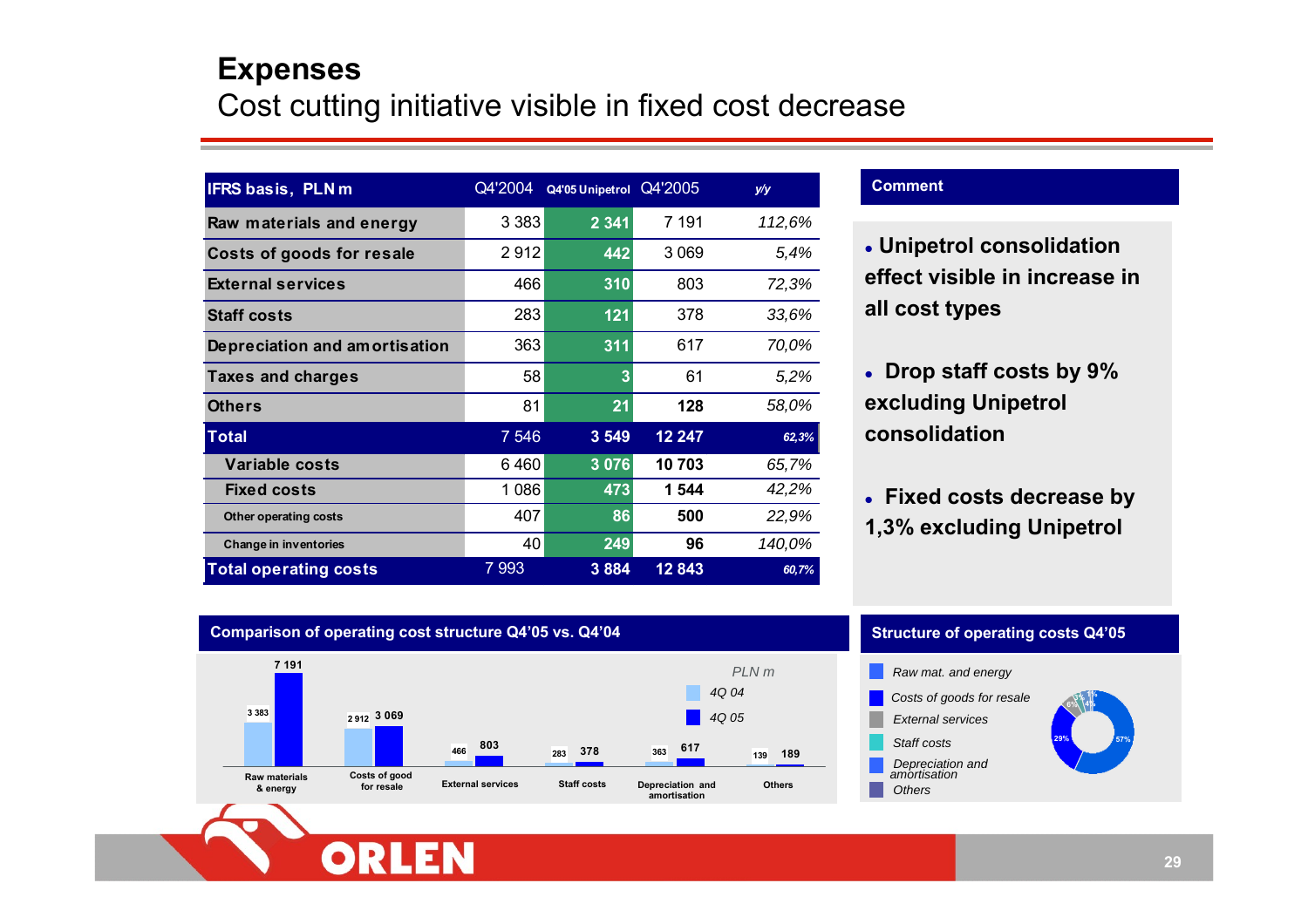# **Operating profit by segment**

Over 40% operating profit recorded in petrochemicals

| <b>IFRS basis, PLN m</b>             | Q4'04 | Q4'05<br><b>Unipetrol</b> | Q4'05  | y/y      |
|--------------------------------------|-------|---------------------------|--------|----------|
| <b>Operating profit</b><br>of which: | 561   | 34                        | 400    | $-28.7%$ |
| Refining <sup>1</sup>                | 499   | 34                        | 352    | $-29.5%$ |
| <b>Retail</b>                        | $-54$ | 12                        | $-15$  | 72,2%    |
| <b>Petrochemicals</b>                | 278   | $\mathbf{3}$              | 246    | $-11.5%$ |
| Others <sup>2</sup>                  | $-65$ | $-15$                     | $-108$ | 66,2%    |
| Non attributable <sup>3</sup>        | $-97$ | $\bf{0}$                  | $-75$  | 22,7%    |

### **Operating profits comparison, 4Q'05 v s. 4Q'04**



### **Comment**

z **Decrease in refinery result caused by low er r efining margin and URAL/Brent differential**

**• Retail results affected by one-off provision on economic ris k , Orlen Deutschland 137 mln PLN . Ex cluding operating los s from Orlen Deutschland of 162 mln PLN retail s egment at a level 147 mln PLN** 

z **Significant incre a s e in petrochemical s egme nt after start-up modernised Olefin Units**

1) Production, Wholesale and Logistics

2) Departments responsible for energetic media and social activity and services subsidiaries of PKN ORLEN

3) Includes corporate centre of PKN and subsidiaries not mentioned in previous segments

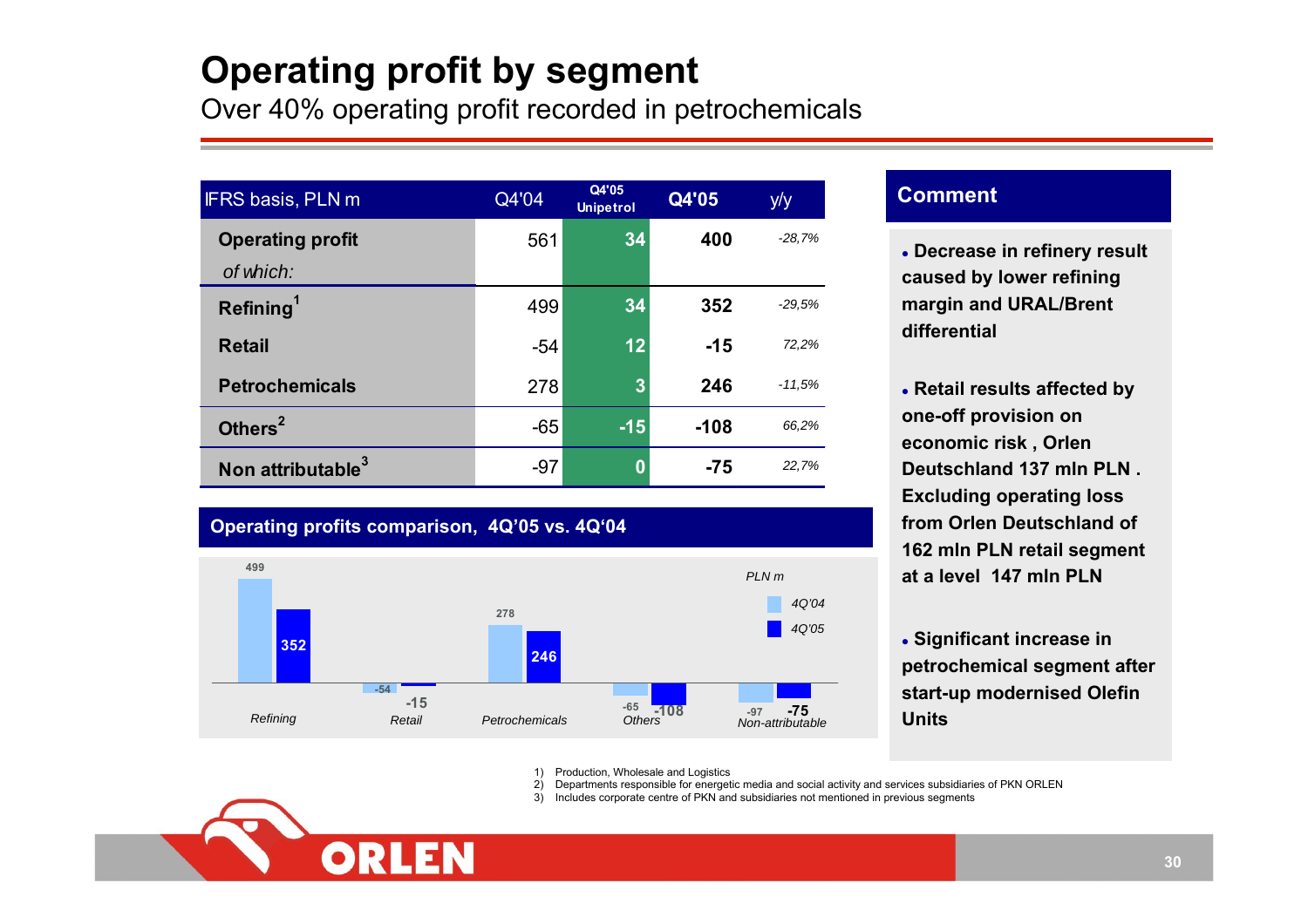# **Operating data**

4Q 2005 vs 4Q 2004

| Operating data <sup>1</sup>              | 4Q'04   | 4Q'05<br>Unipetrol | <b>4Q'05</b> | y/y       |
|------------------------------------------|---------|--------------------|--------------|-----------|
| <b>Total sales (tt)</b> , of which       | 4 0 4 1 | 947                | 4719         | 16,8%     |
| - light products sales (tt) $^2$         | 2 7 54  | 597                | 3 2 3 3      | 17,4%     |
| - other refinery products sales (tt)     | 618     | 159                | 677          | 9,5%      |
| - pet-chem sales (tt)                    | 564     | 191                | 748          | 32,6%     |
| - other products sales (tt)              | 105     | 0                  | 61           | $-41,9%$  |
| Retail sales of motor fuels <sup>3</sup> | 852     | 96                 | 899          | 5,5%      |
| <b>PKN ORLEN refinery</b>                |         |                    |              |           |
| Processed crude <sup>4</sup> (tt)        | 3 2 4 0 | 1 1 2 2            | 3 3 7 3      | 4,1%      |
| Utilisation <sup>4</sup>                 | 96,0%   | 81,0%              | 99,9%        | $+3,9$ pp |
| White products yield <sup>4</sup>        | 80,0%   | 71,0%              | 80,5%        | $+0,5$ pp |
| Fuel yield <sup>4</sup>                  | 68,1%   | 56,0%              | 66,7%        | $-2, 1pp$ |
| <b>PKN ORLEN Group</b>                   |         |                    |              |           |
| <b>Headcount</b>                         | 14 686  | 6 5 34             | 20783        | 41,5%     |

1) PKN ORLEN 2) Gasoline, diesel, LHO, Jet 3) Gasoline, diesel, LPG ; 4) PKN ORLEN Group Production data refers to Płock Refinery, based on nameplate capacity on the level 13,5 mt

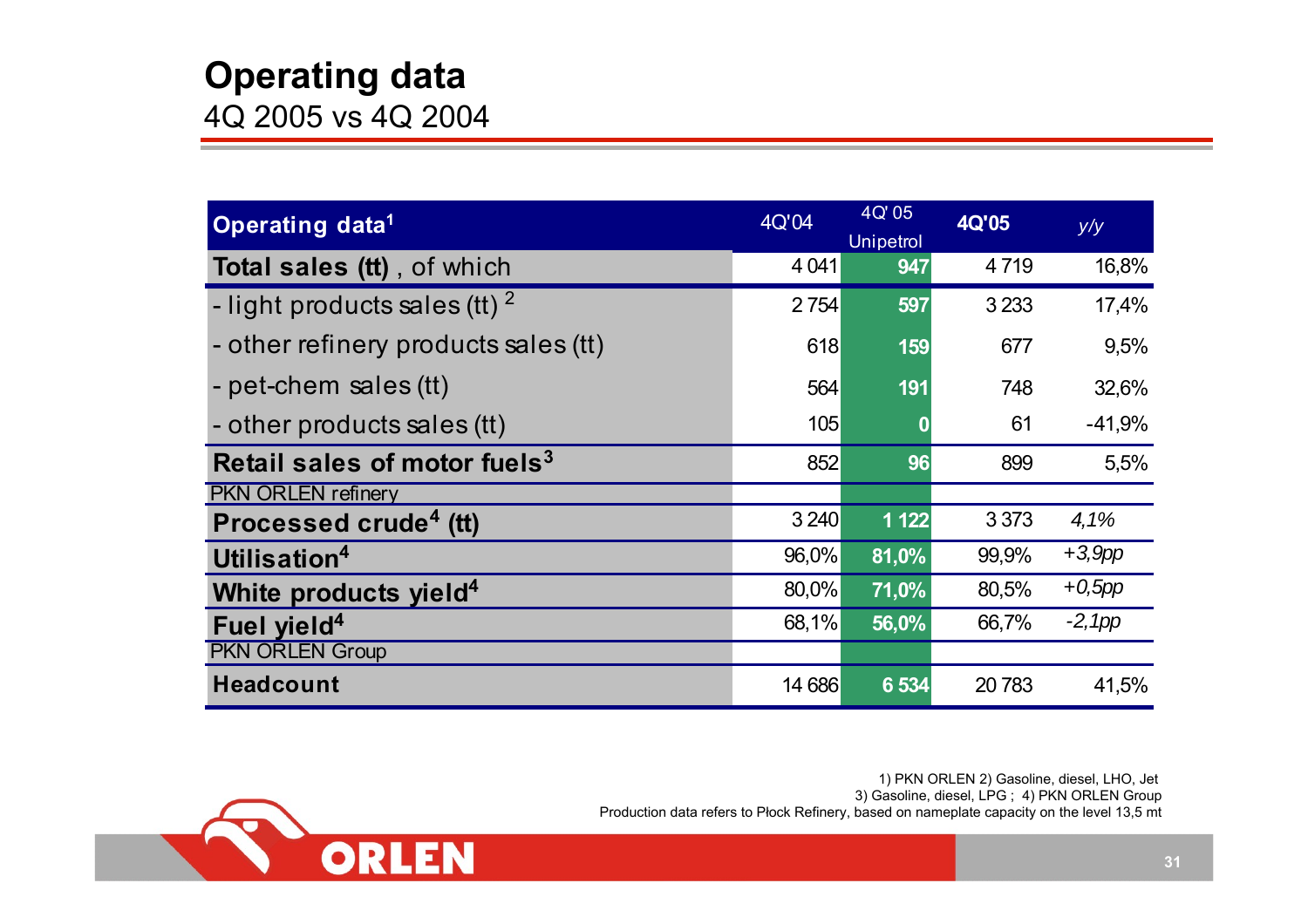# **Investment in Q4'05 including Unipetrol**

In PLN m



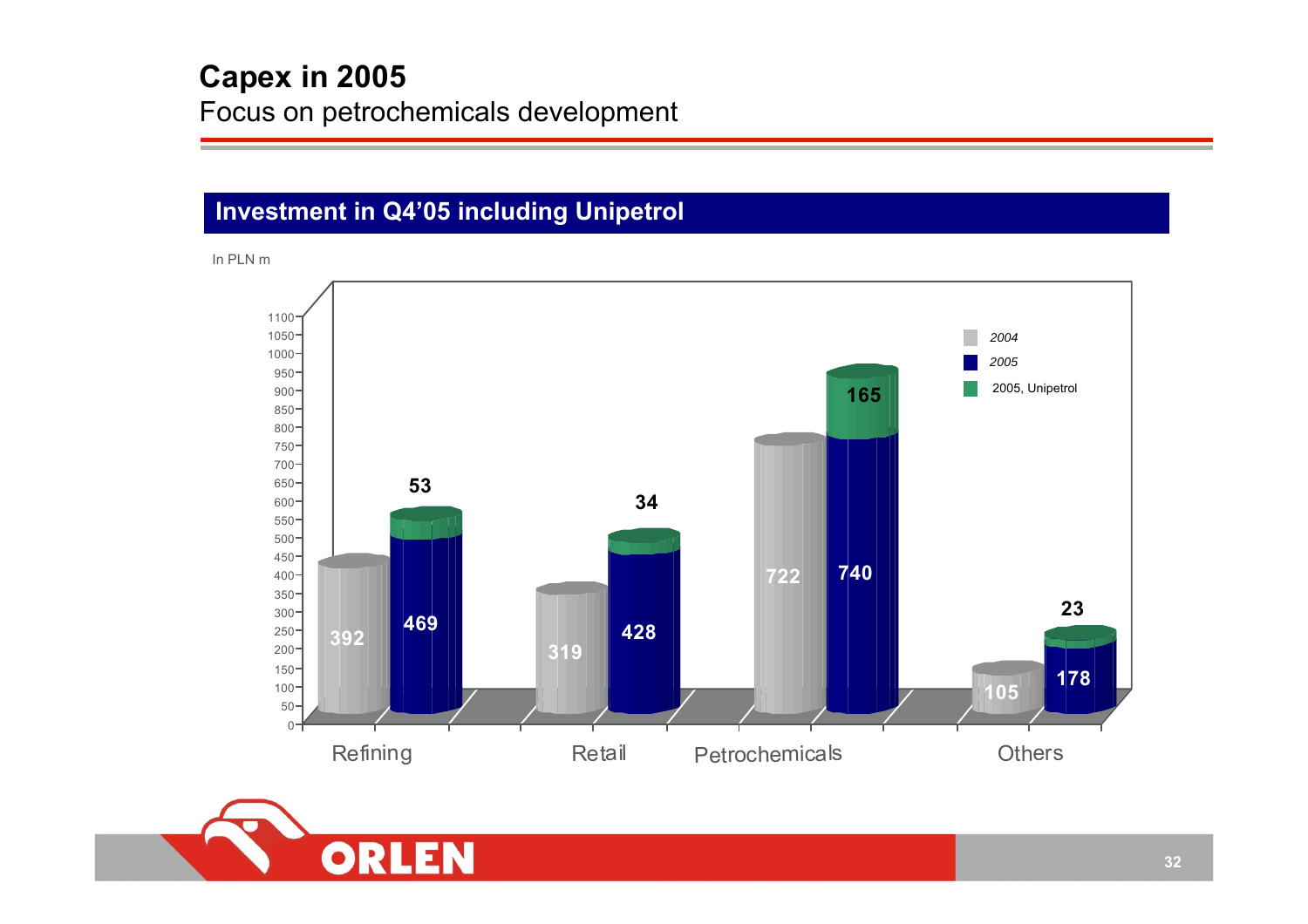# **ORLEN Deutschland** Start-up of the retail restructuring

### **Operational activities and trends in 2005**

- e In 2005 was made a decision to restructure and develope retail network in Germany. In 2005, 11 sites were closed and finally 60 unprofitable petrol station will be disposed from the network.
- e Accepted strategy does not exclude selling business in Germany.
- e Decrease in retail margin at 4% in 2005 vs. 2004.
- e Total fuel sales in ORLEN Deutschland increased 2% in 2005 comparing to 2004 while in analogical period of time fuel consumption on German market fell down 5%\*.





\*) For 11 months 2005 and structure: 2/3 gasoline i 1/3 Diesel (based on EID on 6 February 2006).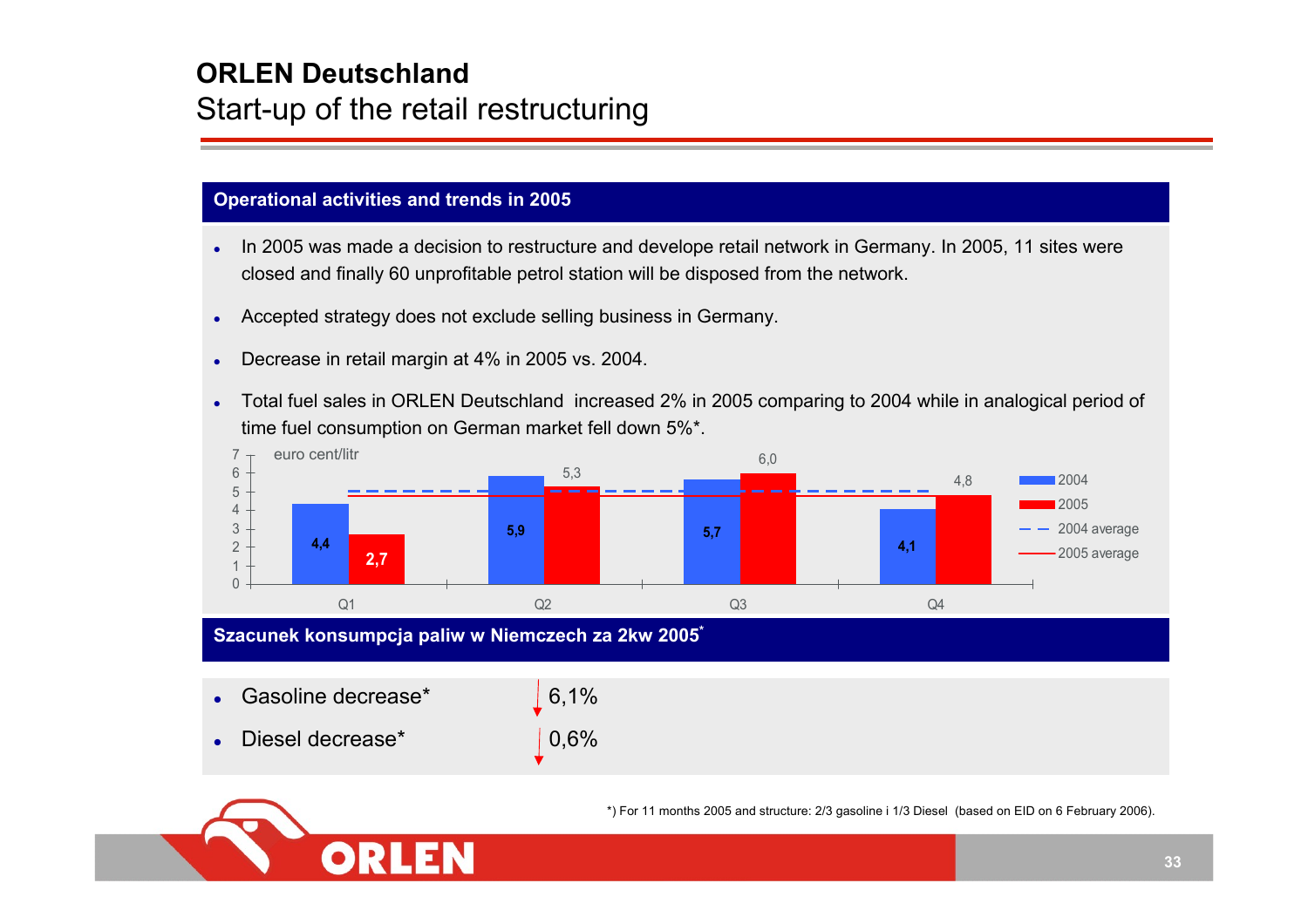# **ORLEN Deutschland**

Financial data 2005 vs 2004

| <b>IFRS in m PLN</b>                 | Q4'04   | Q4'05   | change   | 2004           | 2005    | change   |  |
|--------------------------------------|---------|---------|----------|----------------|---------|----------|--|
| <b>Assets</b>                        | 1 3 8 7 | 1 3 0 9 | $-5,6%$  | 1 3 8 7        | 1 3 0 9 | $-5,6%$  |  |
| <b>Equity</b>                        | 419     | 325     | $-22,4%$ | 419            | 325     | $-22,4%$ |  |
| <b>IFRS in m PLN</b>                 | Q4'04   | Q4'05   | change   | 2004           | 2005    | change   |  |
| <b>Revenues</b>                      | 2 3 6 2 | 2 1 8 2 | $-7,6%$  | 8634           | 8601    | $-0,4%$  |  |
| Cost of sale                         | $-2286$ | $-2105$ | -7,9%    | $-8315$        | $-8303$ | $-0,1%$  |  |
| <b>Administrativ and GA costs</b>    | $-121$  | $-103$  | $-14,9%$ | $-433$         | $-378$  | -12,7%   |  |
| <b>Profit/loss on sale</b>           | $-46$   | $-25$   | $-45,7%$ | $-114$         | $-81$   | $-28,9%$ |  |
| <b>Other operating revenues/cost</b> | $-29$   | $-136$  | 369,0%   | $\overline{7}$ | $-91$   |          |  |
| <b>Operating profit/loss</b>         | $-75$   | $-162$  | 116,0%   | $-107$         | $-171$  | 59,8%    |  |
| Profit/loss net                      | 9       | $-132$  |          | $-83$          | $-138$  | 66,3%    |  |



1) PLN/EUR: 4.07 in 2004 i 3,86 in 2005 2) PLN/EUR: 4.52 in 2004 i 4,02 in 2005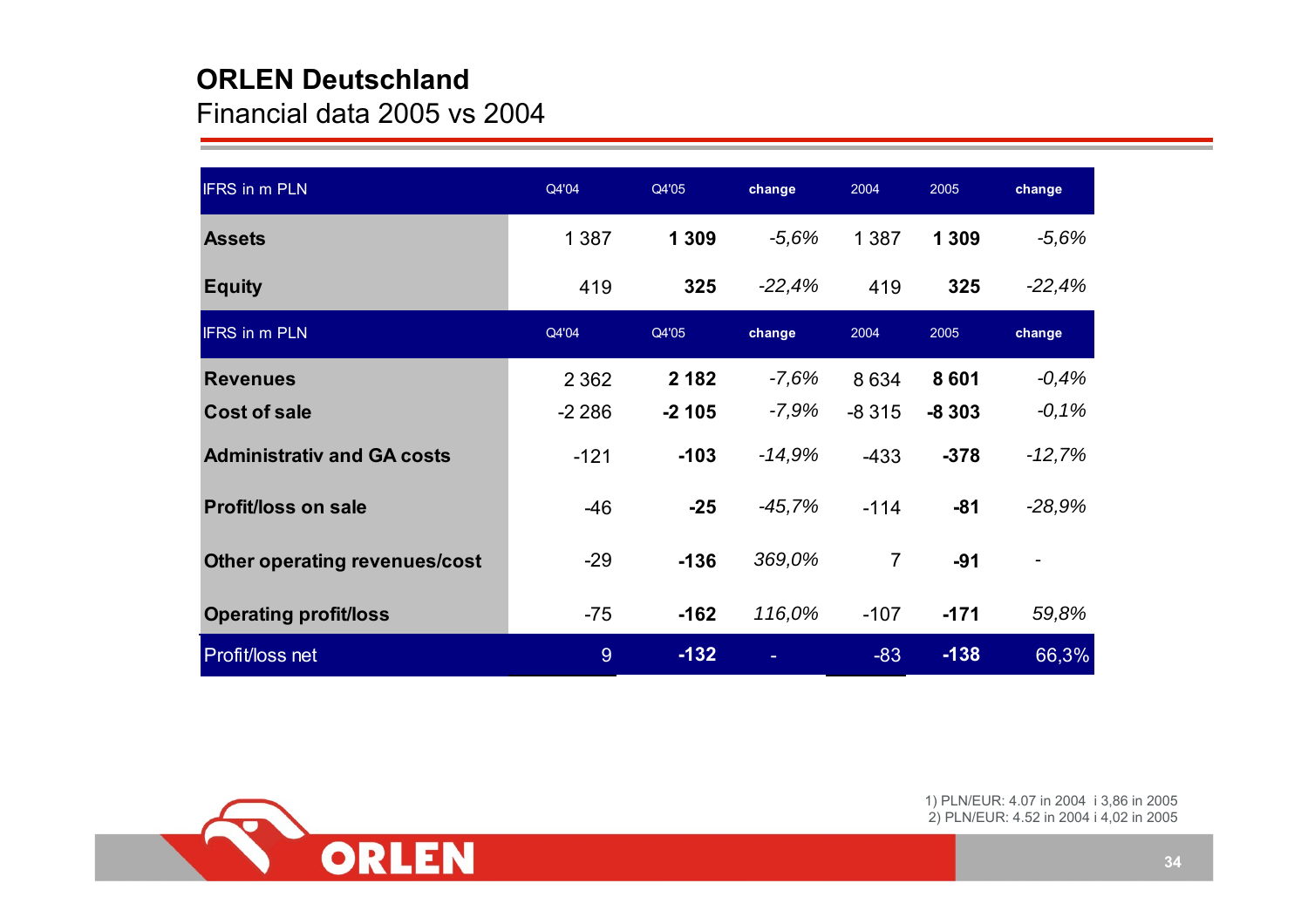# **Unipetrol Group** Selected financial data for FY2004 vs. FY2005

### **Preliminary financial results of main subsidiaries of Unipetrol a.s.**

| in 000 CZK               |                     | 2004 IFRS*     | <b>2005 IFRS</b> |  |
|--------------------------|---------------------|----------------|------------------|--|
| Chemopetrol a.s.         | <b>Revenues</b>     | 28,899,450     | 31,237,276       |  |
|                          | <b>EBIT</b>         | 2,743,604      | 3,163,848        |  |
|                          | Net result          | 1,952,507      | 2,642,690        |  |
|                          | Equity              | 13,033,302     | 14,200,524       |  |
|                          | <b>Total assets</b> | 28,533,029     | 28,385,412       |  |
| Benzina a.s.             | <b>Revenues</b>     | 20,700,329     | 11,426,602       |  |
|                          | <b>EBIT</b>         | 487,891        | $-9,378$         |  |
|                          | Net result          | $-1,053$       | $-499,120$       |  |
|                          | Equity              | 323.532        | 1,123,412        |  |
|                          | <b>Total assets</b> | 8,323,622      | 7,657,185        |  |
| Ceska Rafinerska a.s.    | Revenues            | 9,103,977      | 9,292,780        |  |
|                          | <b>EBIT</b>         | 489,963        | 468,191          |  |
|                          | Net result          | 321,396        | 325,834          |  |
|                          | Equity              | 17,805,918     | 18, 131, 752     |  |
|                          | Total assets        | 28,332,362     | 24,973,731       |  |
| Kaucuk a.s.              | Revenues            | 10,202,929     | 10,395,442       |  |
|                          | <b>EBIT</b>         | 561,906        | 553,27           |  |
|                          | Net result          | 277,711        | 455,081          |  |
|                          | Equity              | 6,340,241      | 6,795,322        |  |
|                          | Total assets        | 9,211,038      | 8,909,922        |  |
| Paramo a.s.              | Revenues            | 9,136,966      | 11,073,141       |  |
|                          | <b>EBIT</b>         | 285,72         | $-156.744$       |  |
|                          | Net result          | 157,137        | $-267,072$       |  |
|                          | Equity              | 1,596,225      | 1,837,825        |  |
|                          | Total assets        | 3.419.894      | 4,353,063        |  |
| Spolana a.s.             | <b>Revenues</b>     | 5,070,504      | 5,757,796        |  |
|                          | <b>EBIT</b>         | 250,250        | 291,884          |  |
|                          | Net result          | 118,527        | 183,071          |  |
|                          | Equity              | 884.528        | 1,067,599        |  |
|                          | Total assets        | 3,782,827      | 3,870,302        |  |
| Unipetrol Rafinerie a.s. | Revenues            | 59,252,192     | 81,384,840       |  |
|                          | <b>EBIT</b>         | 1,365,415      | 958,694          |  |
|                          | Net result          | 1,061,731      | 563,657          |  |
|                          | Equity              | 827.805        | 1,391,463        |  |
|                          | Total assets        | 9,531,005      | 13,390,578       |  |
|                          |                     | *restated data |                  |  |

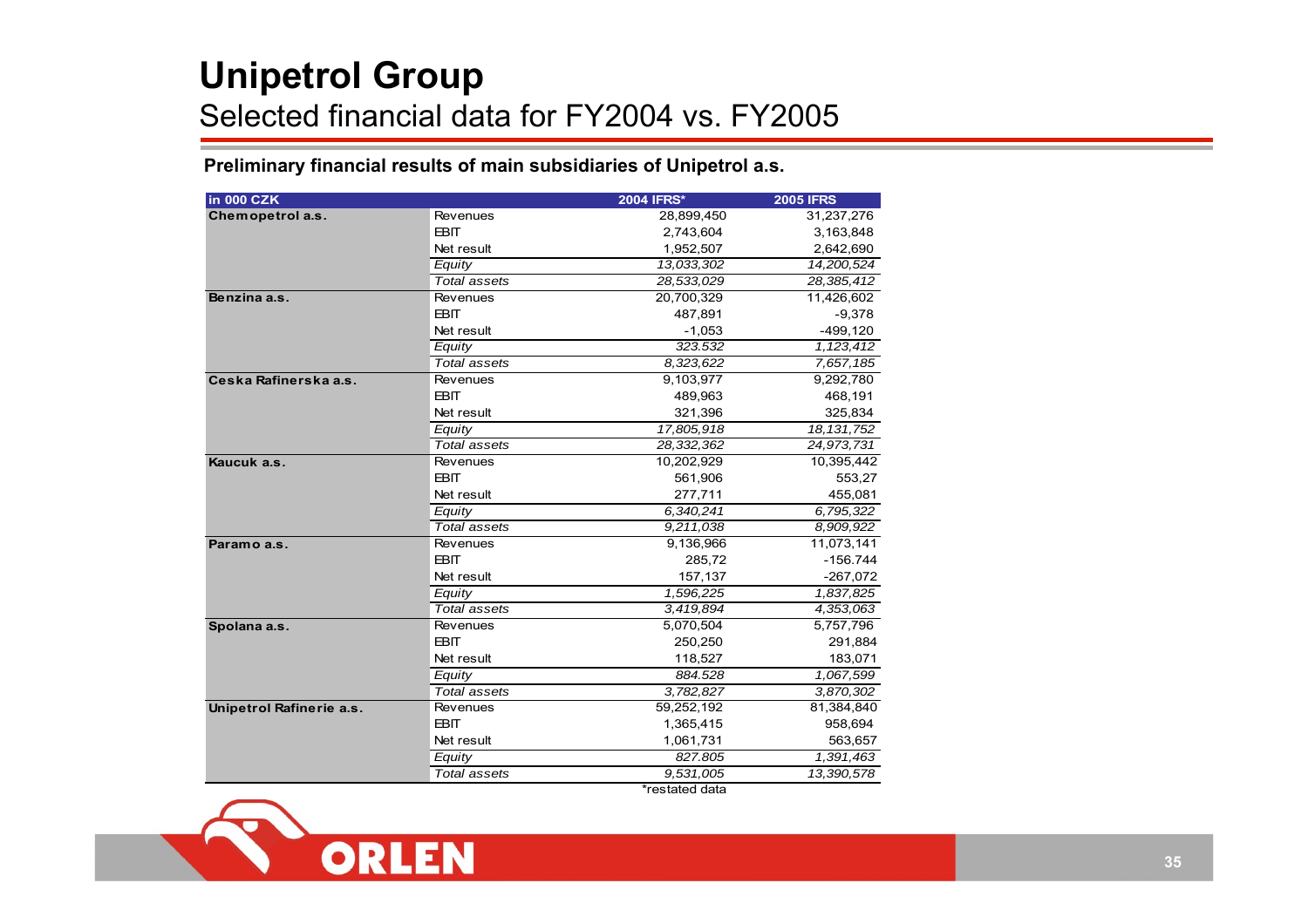#### **Preliminary consolidated financial highlights of Unipetrol a.s. 2004-2005**

| in '000 CZK           |              | 2004 IFRS* | <b>4Q 2005 IFRS</b> | <b>2005 IFRS</b> |  |  |
|-----------------------|--------------|------------|---------------------|------------------|--|--|
| <b>UNIPETROL a.s.</b> | Equity       | 32 670 542 | 39 010 634          | 39 010 634       |  |  |
|                       | Total assets | 71 894 387 | 76 511 611          | 76 511 611       |  |  |
|                       | Revenues     | 86 251 009 | 26 549 902          | 105 842 218      |  |  |
|                       | <b>EBIT</b>  | 5 878 311  | 1 420 635           | 5 271 369        |  |  |
|                       | Net result   | 3 695 424  | 1 143 278           | 3 455 840        |  |  |

\*restated results

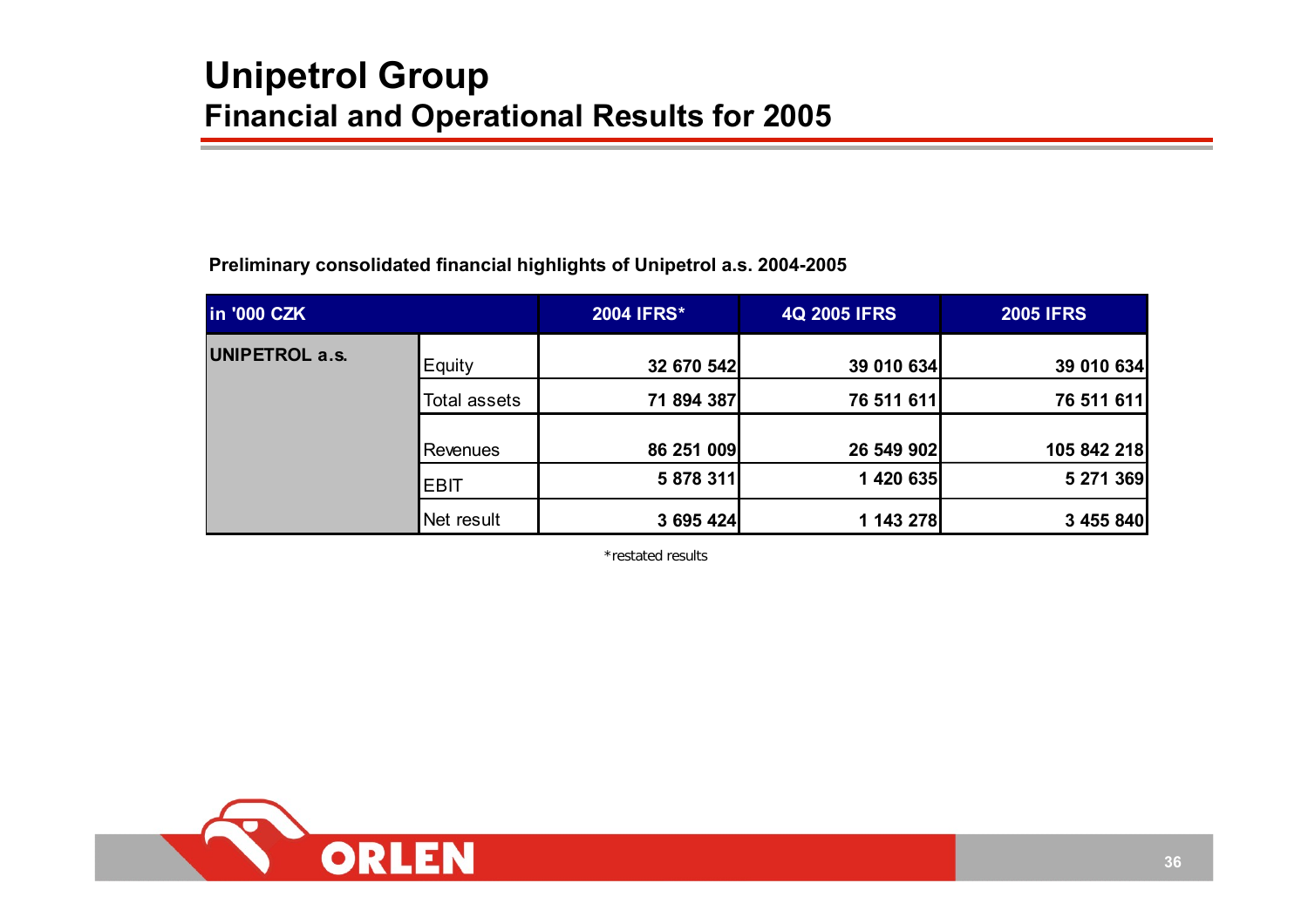# **Unipetrol Group** Selected financial data for FY2004 vs. FY2005

### **Operational highlights for years 2003-2005**

| Operating data*                    |     |     | Q1'03 Q2'03 Q3'03 Q4'03 |     | 2003  |     |     | 01'04 02'04 03'04 04'04 |      | 2004 |     | Q1'05 Q2'05 Q3'05 Q4'05 |     |                  | 2005    |
|------------------------------------|-----|-----|-------------------------|-----|-------|-----|-----|-------------------------|------|------|-----|-------------------------|-----|------------------|---------|
| Total sales (tt), of which         | 110 | 177 | 720                     | 135 | 2 142 | 024 | 195 | 204                     | 269  | 4692 | 118 | 326                     | 400 | 320 <sup>1</sup> | 5 1 6 4 |
| - light product sales (tt) $1$     | 45  | 69  | 429                     | 728 | 269   | 654 | 770 | 784                     | 830  | 3039 | 746 | 848                     | 919 | 854              | 3 3 6 7 |
| - other refinery products sales    | 52  | 83  | 156                     | 128 | 420   | 100 | 132 | 190                     | 130  | 552  | 123 | 192                     | 197 | 166              | 678     |
| - pet-chemsales (tt)               | 14  | 25  | 114                     | 231 | 383   | 221 | 243 | 189                     | 253  | 905  | 209 | 236                     | 235 | 249              | 928     |
| - other product sales (tt)         | 0   | 0   | 21                      | 48  | 69    | 49  | 50  | 41                      | 56   | 196  | 41  | 51                      | 50  | 51               | 192     |
| <b>Retail sales of motor fuels</b> | 110 | 130 | 137                     | 129 | 507   | 107 | 130 | 133                     | 120  | 491  | 104 | 126                     | 136 | 120              | 486     |
| $(tL)^2$                           |     |     |                         |     |       |     |     |                         |      |      |     |                         |     |                  |         |
| <b>Processed crude (tt)</b>        | 131 | 143 | 671                     | 978 | 1922  | 834 | 898 | 952                     | 1034 | 3718 | 874 | 022                     | 134 |                  | 4 1 5 1 |
| Utilisation <sup>3</sup>           | 69% | 69% | 67%                     | 71% | 70%   | 62% | 65% | 68%                     | 75%  | 67%  | 64% | 74%                     | 81% | 81%              | 75%     |
| White product yield <sup>4</sup>   | 45% | 65% | 68%                     | 71% | 68%   | 72% | 67% | 74%                     | 70%  | 71%  | 72% | 69%                     | 72% | 71%              | 71%     |
| Fuel yield <sup>5</sup>            | 34% | 48% | 59%                     | 60% | 57%   | 46% | 56% | 57%                     | 55%  | 54%  | 56% | 60%                     | 61% | 56%              | 58%     |

\*Refers to Unipetrol Group 1) Gasoline, Diesel, LHO, Jet 2) Gasoline, Diesel, LPG 3) 51% of Ceska Rafinerska, 100% of Paramo4) Gasoline, Diesel, LHO, Jet 5) Gasoline, Diesel, LPG, LHO

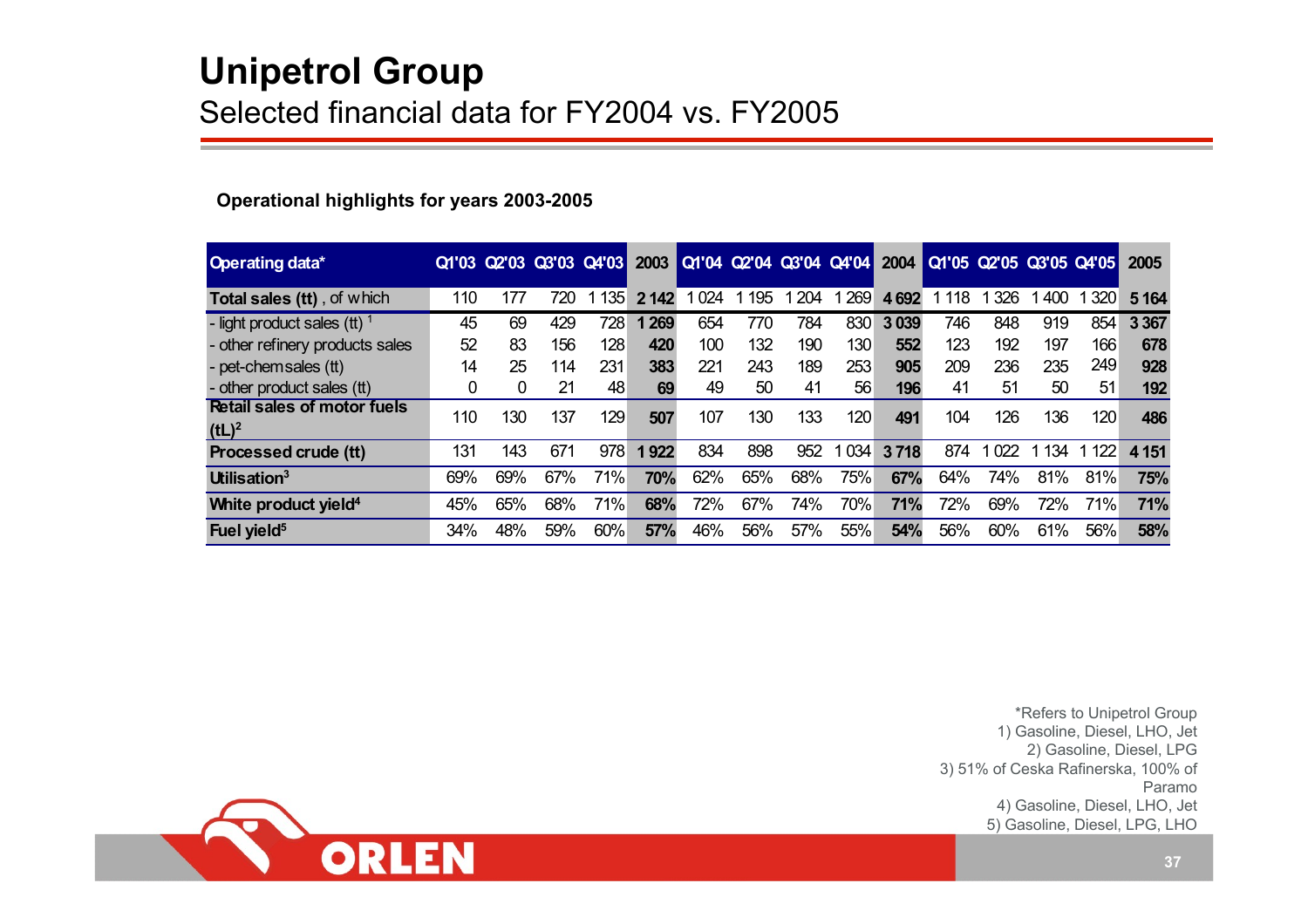# **Financial assumptions for 2006 at Unipetrol**

| <b>Financial assumptions</b> |                                                                       |
|------------------------------|-----------------------------------------------------------------------|
| $\cdot$ EBITDA:              | + 11 % referring to macro environment <sup>1</sup>                    |
|                              | $\mathbf{A} = \mathbf{I} \times \mathbf{A} + \mathbf{A} + \mathbf{A}$ |

• CAPEX • CAPEX CZK 4.9 bn<sup>2</sup>

# **Total increase in CAPEX of ca. CZK 1 448 m 2006 vs. 2005**



1) Macroeconomic environment conditions as in 2004 : Brent crude \$38.2/b, Brent/Ural differential \$4.1/b, refinery margin \$3.5/b, CZK/EUR 31.90. Assumptions vs. 2005 2) Refers to Unipetrol Group

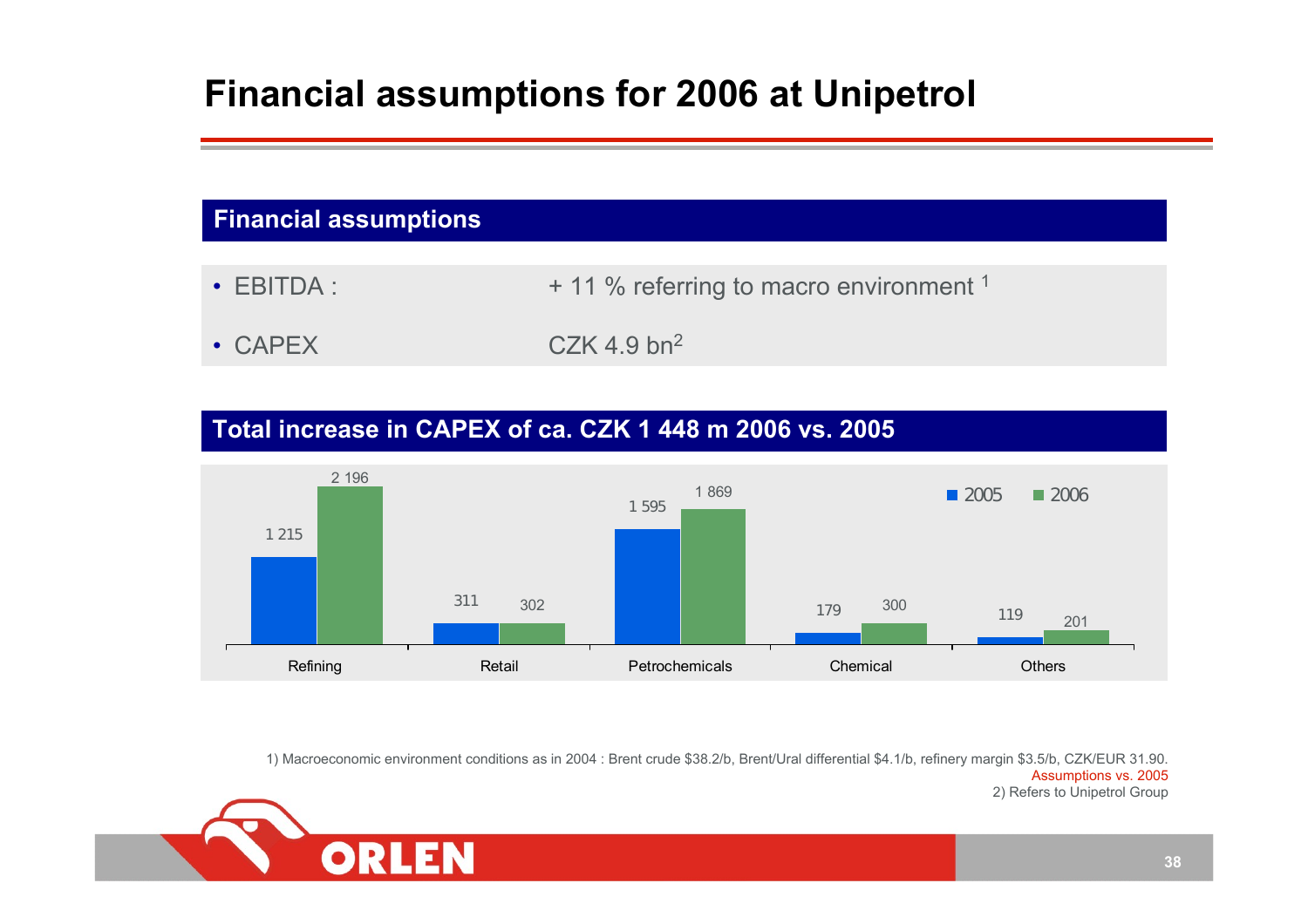# **Strategic actions at Unipetrol in 2005**

# *Key steps undertaken in 2005*

- **Acquisition of Uni petrol by PKN ORLEN**
- **Mandatory Tender Offer for share s of Unipetrol a.s., Spolana and Paramo**
- **Introduction of modern corporate governance structures. I ntegration of Uni petrol companies under a single management with common objective s and shared P&L responsibility**
- **Uni petrol developed a strategy for its key assets to maximize the value of the compan y**
- **Investor road show – presentation of Partnership Program and asset divestment strategy**
- **HR: harmonization of organizatio nal structure and policy, impleme ntation of MBO targets oriented system**

### • **Partnership Program launched by Unipetrol with support from PKN O RLEN**

- •• Implementation of PKN ORLEN's Best Practices, expert support from PKN ORLEN
- • Capturi ng ' quick wins' (insurance, cash-pooling savin gs)
- **Starting of optimization of t he UNIPETROL Group overall consolidated gross margi n usi ng t he PIMS software**
- **Capital strengthening of retail business – capital increase in Benzina**
- **Operational reorganization of retail busi ness –non-fuel business managed directly by Benzi na**and preparation for liquidation of Benzina Trade